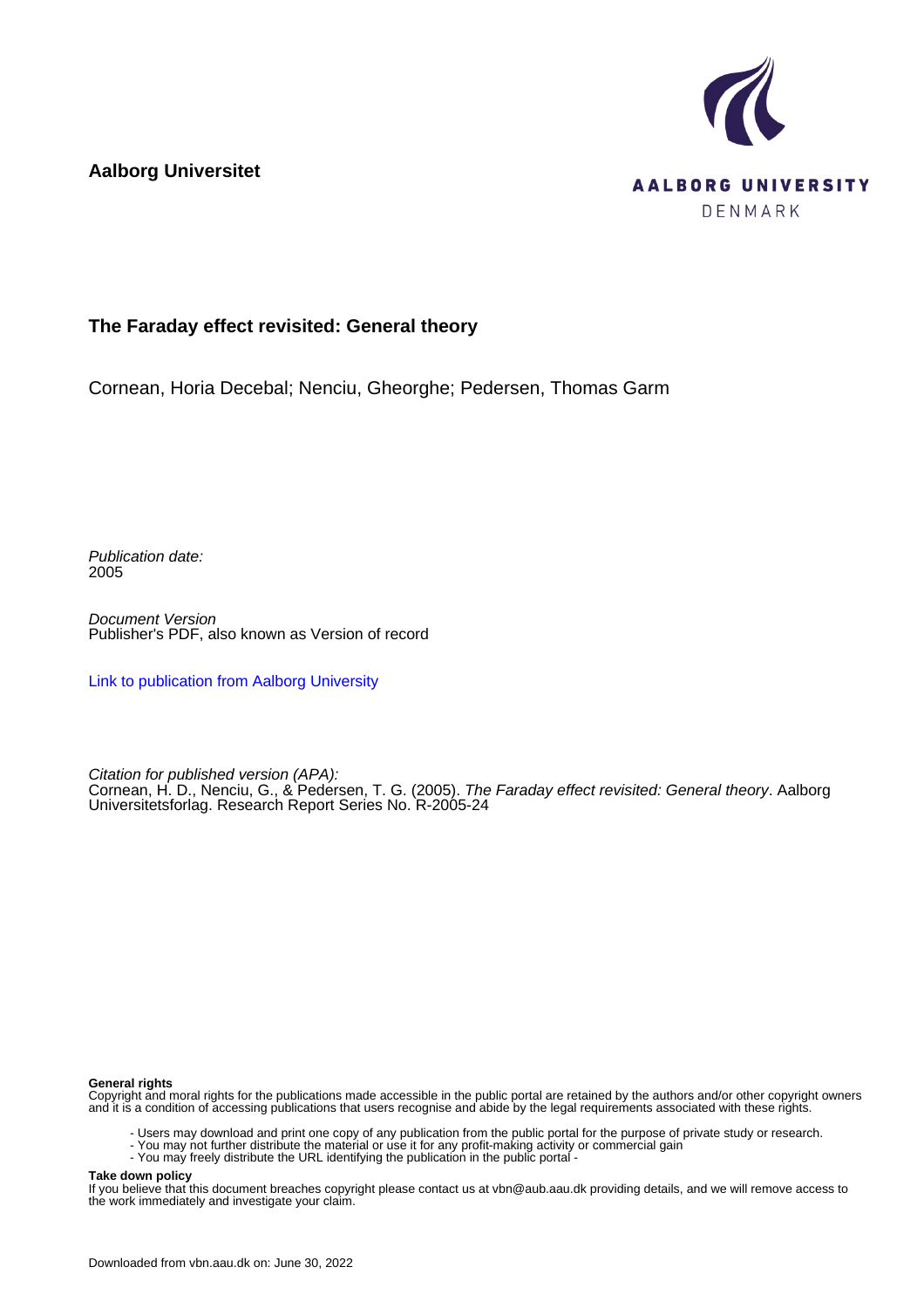# AALBORG UNIVERSITY

The Faraday effect revisited: General theory

by

H. D. Cornean, G. Nenciu and T. G. Pedersen

R-2005-24 June 2005

✫

✬

Department of Mathematical Sciences Aalborg University Fredrik Bajers Vej 7 G = DK - 9220 Aalborg Øst = Denmark Phone:  $+4596358080$  Telefax:  $+4598158129$ <br>URL: http://www.math.aau.dk

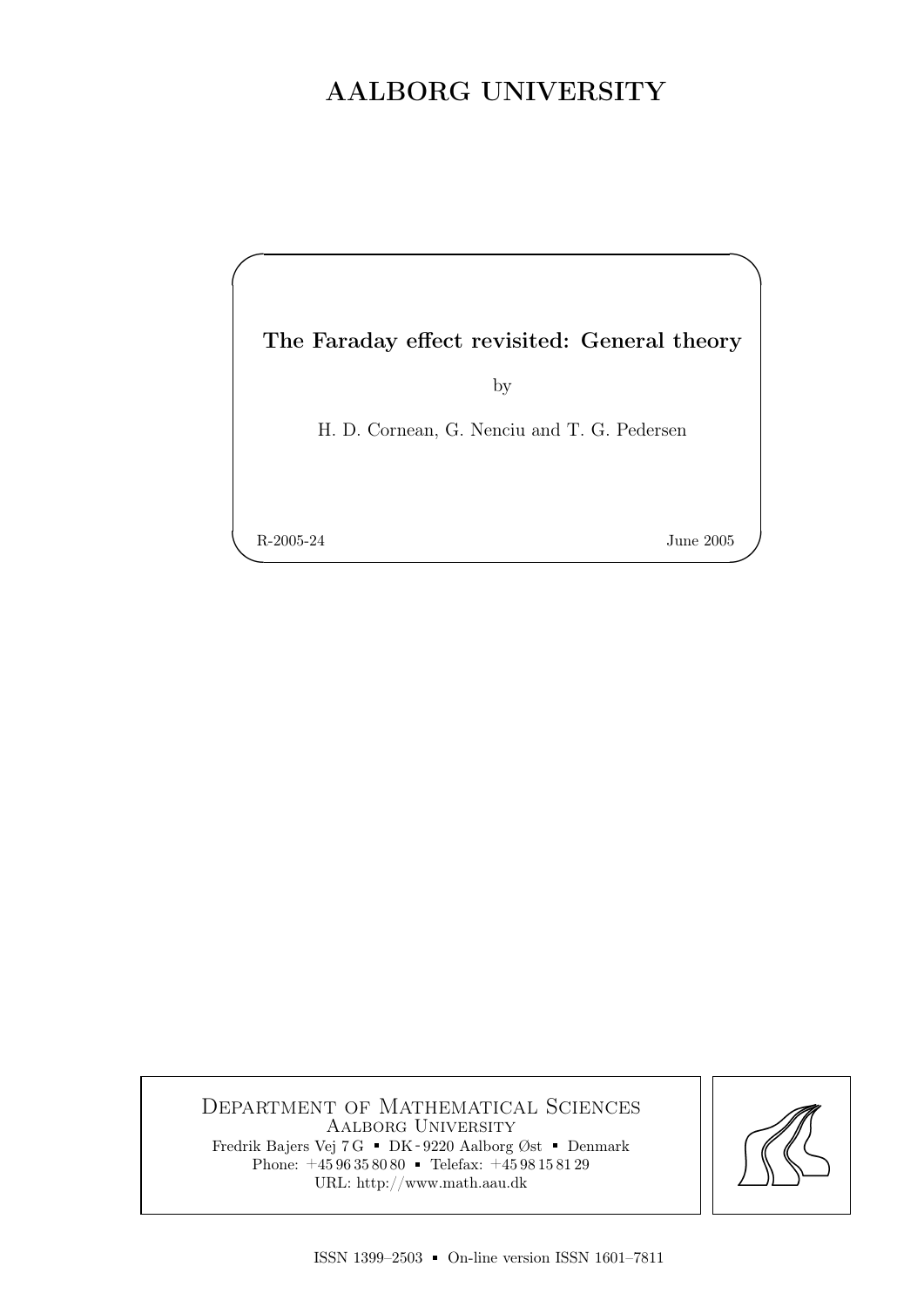#### The Faraday effect revisited: General theory

14th of June 2005

Horia D. Cornean<sup>1</sup>, Gheorghe Nenciu<sup>2</sup><sup>3</sup>, Thomas G. Pedersen<sup>4</sup>

#### Abstract

This paper is the first in a series revisiting the Faraday effect, or more generally, the theory of electronic quantum transport/optical response in bulk media in the presence of a constant magnetic field. The independent electron approximation is assumed. For free electrons, the transverse conductivity can be explicitly computed and coincides with the classical result. In the general case, using magnetic perturbation theory, the conductivity tensor is expanded in powers of the strength of the magnetic field  $B$ . Then the linear term in  $B$  of this expansion is written down in terms of the zero magnetic field Green function and the zero field current operator. In the periodic case, the linear term in  $B$  of the conductivity tensor is expressed in terms of zero magnetic field Bloch functions and energies. No derivatives with respect to the quasimomentum appear and thereby all ambiguities are removed, in contrast to earlier work.

### 1 Introduction

In sharp contrast with the zero magnetic field case, the analysis of properties of electrons in periodic or random potentials subjected to external magnetic fields is a very challenging problem. The difficulty is rooted in the singular nature of the magnetic interaction: due to a linear increase of the magnetic vector potential, the naive perturbation theory breaks down even at arbitrarily small fields.

To our best knowledge, only the periodic case has been considered in connection with the Faraday effect for bulk systems. The first full scale quantum computation was done by Laura M. Roth [1] (for a review of earlier attempts we direct the reader to this paper). The physical experiment starts by sending a monochromatic light wave, parallel to the 0z direction and linearly polarized in the plane  $x0z$ . When the light enters the material, the polarisation plane can change; in fact, there exists a linear relation between the angle  $\theta$  of rotation of

<sup>1</sup>Dept. Math., Aalborg University, Fredrik Bajers Vej 7G, 9220 Aalborg, Denmark; e-mail: cornean@math.aau.dk

<sup>2</sup>Dept. Theor. Phys., University of Bucharest, P. O. Box MG11, RO-76900 Bucharest, Romania;

<sup>3</sup> Inst. of Math. "Simion Stoilow" of the Romanian Academy, P. O. Box 1-764, RO-014700 Bucharest, Romania; e-mail: Gheorghe.Nenciu@imar.ro

<sup>4</sup>Dept. Phys. and Nanotech., Pontoppidanstræde 103, 9220 Aalborg, Denmark; e-mail: tgp@physics.aau.dk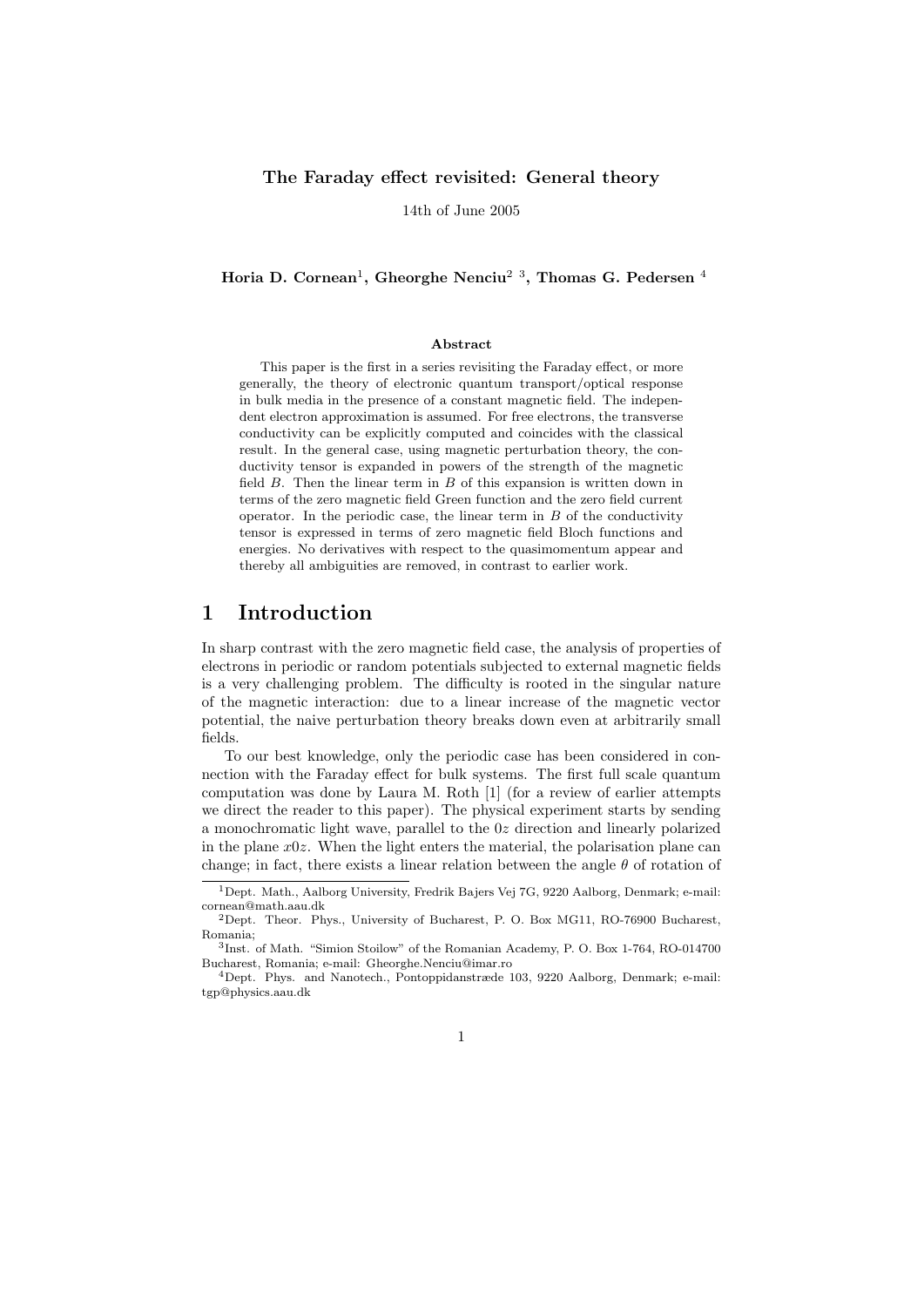the plane of polarisation per unit length and the transverse component of the conductivity tensor  $\sigma_{xx}$  (see formula (1) in [1]). The material is chosen in such a way that when the magnetic field is zero, this transverse component vanishes. When the magnetic field  $B$  is turned on, the transverse component is no longer zero. For weak fields one expands the conductivity tensor to first order in B and obtains a formula for the Verdet constant.

Therefore the central object is  $\sigma_{xy}(B)$ , which depends among other things on temperature, density of the material, and frequency of light. Using a modified Bloch representation, Roth was able to obtain a formula for  $\frac{d\sigma_{xy}}{dB}(0)$ , and studied how this first order term behaves as a function of frequency, both for metals and semiconductors.

However, the theory in [1] is not free of difficulties. First, it seems almost hopeless to estimate errors or to push the computation to higher orders in B. Second, even the first order formula contains terms which are singular at the crossings of the Bloch bands. Accordingly, at the practical level this theory only met a moderate success and alternative formalisms have been used, as for example the celebrated Kohn-Luttinger effective many band Hamiltonian (see [2, 3, 4] and references therein), or tight-binding models [5]. Since all these methods have limited applicability, a more flexible approach was still needed.

In the zero magnetic field case, a very successful formalism (see e.g. [6, 7, 8, 9] and references therein) is to use the Green function method. This is based on the fact that the traces involved in computing various physical quantities can be written as integrals involving Green functions. The main aim of our paper is to develop a Green function approach to the Faraday effect, i.e. for the conductivity tensor when a magnetic field is present. Let us point out that the use of Green functions (albeit different from the ones used below) goes back at least to Sondheimer and Wilson [10] in their theory of diamagnetism of Bloch electrons. Aside from the fact that the Green function (i.e. the integral kernel of the resolvent or the semigroup) is easier to compute and control, the main point is that by factorizing out the so called "nonintegrable phase factor" (or "magnetic holonomy") from the Green function, one can cope with the singularities introduced by the increase at infinity of the magnetic vector potentials. In addition, (as it has already been observed by Schwinger [11] in a QED context) after factorizing out the magnetic holonomy one remains with a gauge invariant quantity which makes the problem of gauge fixing irrelevant. The observation (going back at least to Peierls [12]) that one can use these magnetic phases in order to control the singularity of the magnetic perturbation has been used many times in various contexts (see e.g. [10, 13]). We highlight here the results of Nedoluha [14] where a Green function approach for the magneto-optical phenomena at zero temperature and with the Fermi level in a gap has been investigated.

But the power of this method has only recently been fully exploited in [15, 16], and developed as a general gauge invariant magnetic perturbation theory in [17]. Applied to the case at hand, this theory gives an expansion of the conductivity tensor in terms of the zero magnetic field Green functions. Moreover, it is free of any divergencies. A key ingredient in controlling divergencies is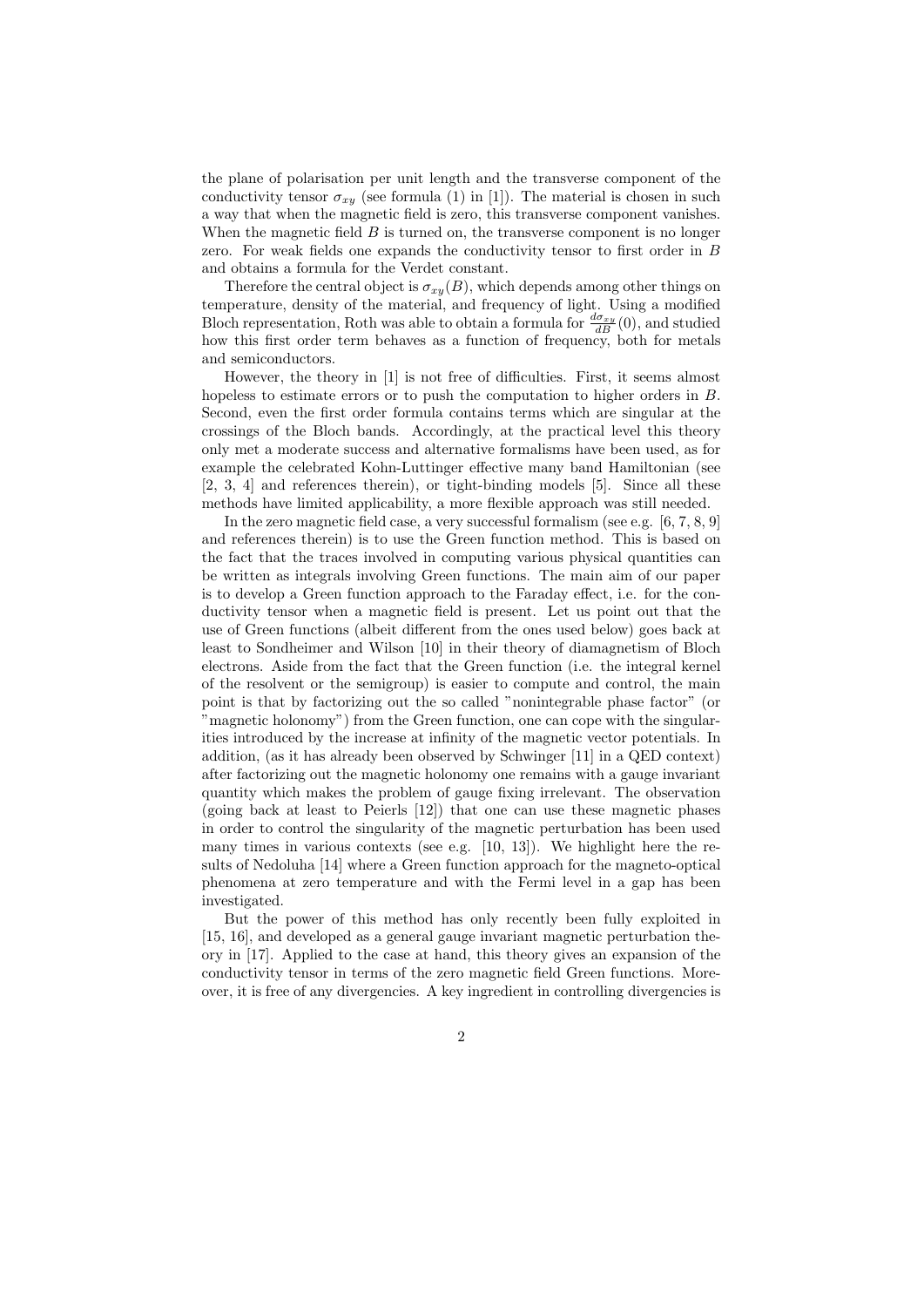the exponential decrease of the Green functions with the distance between the arguments, for energies outside the spectrum [18, 19]. We stress the fact that since no basis is involved, periodicity is not needed and the theory can also be applied to random systems. Finite systems and/or special geometries (layers) are also allowed.

The content of the paper is as follows. In Section 2 we give a derivation of the conductivity tensor from first principles. We include it for two reasons. The first reason is to point out that this coincides with various formulas used before, and in addition to show that in the low frequency limit it coincides (as it should) with a formula of Streda [20] for the Integral Quantum Hall Effect (IQHE). In particular, if we consider the transverse component of the conductivity tensor at low magnetic field, zero temperature, zero frequency, with the Fermi level in a spectral gap of the system without magnetic field, then for periodic systems (under the proviso that exponentially localized Wannier function exist), this component vanishes (see also [21], [22] for related results). We stress that this result holds for the whole  $\sigma_{xy}(B)$  as long as the magnetic field is not too large, not just for  $\frac{d\sigma_{xy}}{dB}(0)$ . The vanishing of its first order correction was in fact claimed in formula (50) in [1]. The second reason is that for further mathematical developments we need a form involving a contour integral over complex energies.

Section 3 contains the exact quantum computation of  $\sigma_{xy}(B)$  for free electrons; in spite of the fact that such a result might be known (and it is known at zero frequency), we were not able to find it in the literature. Interestingly enough, the quantum computation gives the same result as the well known classical computation (when the relaxation time is infinite). Section 4 contains the argument that the use of magnetic phases allows one to take the limit of large systems. The core of the paper is contained in Section 5 which includes the derivation of  $\frac{d\sigma_{xy}}{dB}(0)$ . As in the zero magnetic field case, its formula only contains zero magnetic field Green functions and current operators. Section 6 deals with periodic systems, and the result of the previous section is written down in terms of zero magnetic field Bloch functions and bands. At the end we have some conclusions.

The main goal of this paper is to present the strategy, state the results concerning the Verdet constant, and to outline future theoretical and practical problems. Detailed proofs will be given elsewhere.

## 2 Preliminaries. The conductivity tensor in the linear response regime

We begin by fixing the notation used in the description of independent electrons subjected to a constant magnetic field. The units are chosen so that  $\hbar = 1$ . Since we consider spin  $1/2$  particles, the one particle Hilbert space for a non-confined particle is

$$
\mathcal{H}_{\infty}=L^2(\mathbb{R}^3)\oplus L^2(\mathbb{R}^3)
$$

3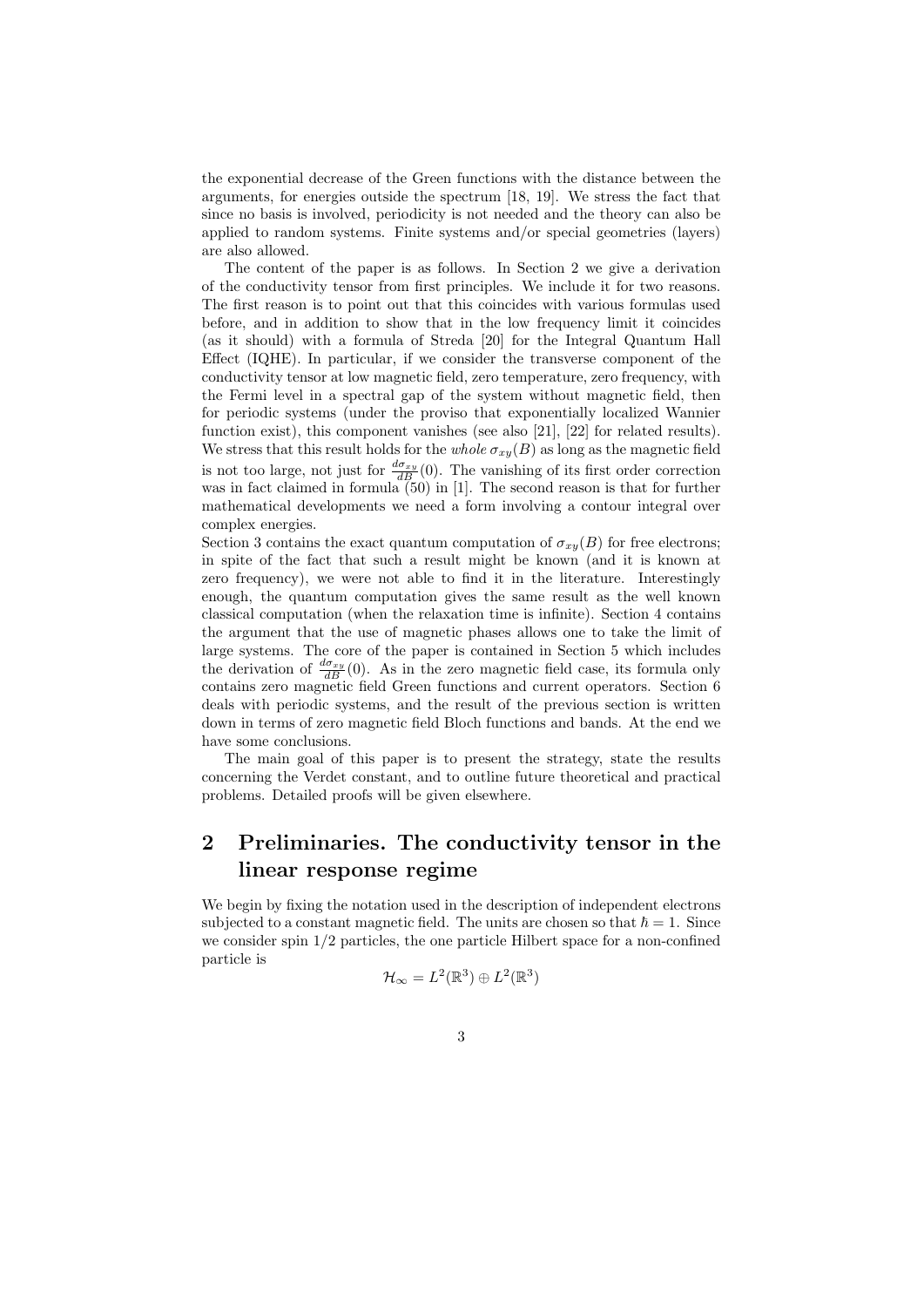with the standard scalar product. Accordingly, all operators below and their integral kernels are  $2 \times 2$  matrices in the spin variable. We choose the constant magnetic field of strength  $B$  to be oriented along the z-axis. Then the one particle Hamiltonian with the spin-orbit coupling included is (see e.g. [1])

$$
H_{\infty}(B) = \frac{1}{2m} \mathbf{P}(B)^2 + V + g\mu_b B\sigma_3,
$$
\n(2.1)

with

$$
\mathbf{P}(B) = -i\nabla - b\mathbf{a} + \frac{1}{2mc^2}\mathbf{s} \wedge (\nabla V) = \mathbf{P}(0) - b\mathbf{a}
$$
 (2.2)

where

$$
b=-\frac{e}{c}B
$$

and  $a(x)$  is an arbitrary smooth magnetic vector potential which generates a magnetic field of intensity  $B = 1$  i.e.  $\nabla \wedge \mathbf{a}(\mathbf{x}) = (0, 0, 1)$ . The most frequently used magnetic vector potential is the symmetric gauge:

$$
\mathbf{a}_0(\mathbf{x}) = \frac{1}{2}\mathbf{n}_3 \wedge \mathbf{x}.\tag{2.3}
$$

where  $n_3$  is the unit vector along z axis.

In the periodic case we denote by  $\mathcal L$  the underlying Bravais lattice, by  $\Omega$  its elementary cell and by  $\Omega^*$  the corresponding Brillouin zone.  $|\Omega|$  and  $|\Omega^*|$  stand for the volumes of the elementary cell and Brillouin zone respectively. In the absence of the magnetic field one has the well known Bloch representation in terms of Bloch functions:

$$
\Psi_j(\mathbf{x}, \mathbf{k}) = \frac{1}{\sqrt{|\Omega^*|}} e^{i\mathbf{k} \cdot \mathbf{x}} u_j(\mathbf{x}, \mathbf{k}), \quad \mathbf{x} \in \mathbb{R}^3
$$
\n(2.4)

where  $u_i(\mathbf{x}, \mathbf{k})$  are the normalised to one eigenfunctions of the operator

$$
h(\mathbf{k})u_j(\mathbf{x}, \mathbf{k}) = \lambda_j(\mathbf{k})u_j(\mathbf{x}, \mathbf{k})
$$
\n(2.5)

$$
h(\mathbf{k}) = \frac{1}{2m} \left( -i\nabla_p + \frac{1}{2mc^2} \mathbf{s} \wedge (\nabla V) + \mathbf{k} \right)^2 + V,
$$
  
= 
$$
\frac{1}{2m} (\mathbf{p} + \mathbf{k})^2 + V, \quad \mathbf{k} \in \Omega^*,
$$
  

$$
\mathbf{p} = -i\nabla_p + \frac{1}{2mc^2} \mathbf{s} \wedge (\nabla V),
$$
 (2.6)

defined in  $L^2(\Omega) \oplus L^2(\Omega)$  with periodic boundary conditions. We label  $\lambda_j(\mathbf{k})$ in increasing order. We have to remember that, as functions of **k**,  $\lambda_i(\mathbf{k})$  and  $u_j(\mathbf{x}, \mathbf{k})$  are not differentiable at the crossing points. Since the  $\Psi_j(\mathbf{x}, \mathbf{k})$ 's form a basis of generalized eigenfunctions, the Green function (i.e. the integral kernel of the resolvent) writes as:

$$
G_{\infty}^{(0)}(\mathbf{x}, \mathbf{y}; z) = \int_{\Omega^*} \sum_{j \ge 1} \frac{|\Psi_j(\mathbf{x}, \mathbf{k})\rangle \langle \Psi_j(\mathbf{y}, \mathbf{k})|}{\lambda_j(\mathbf{k}) - z} d\mathbf{k},\tag{2.7}
$$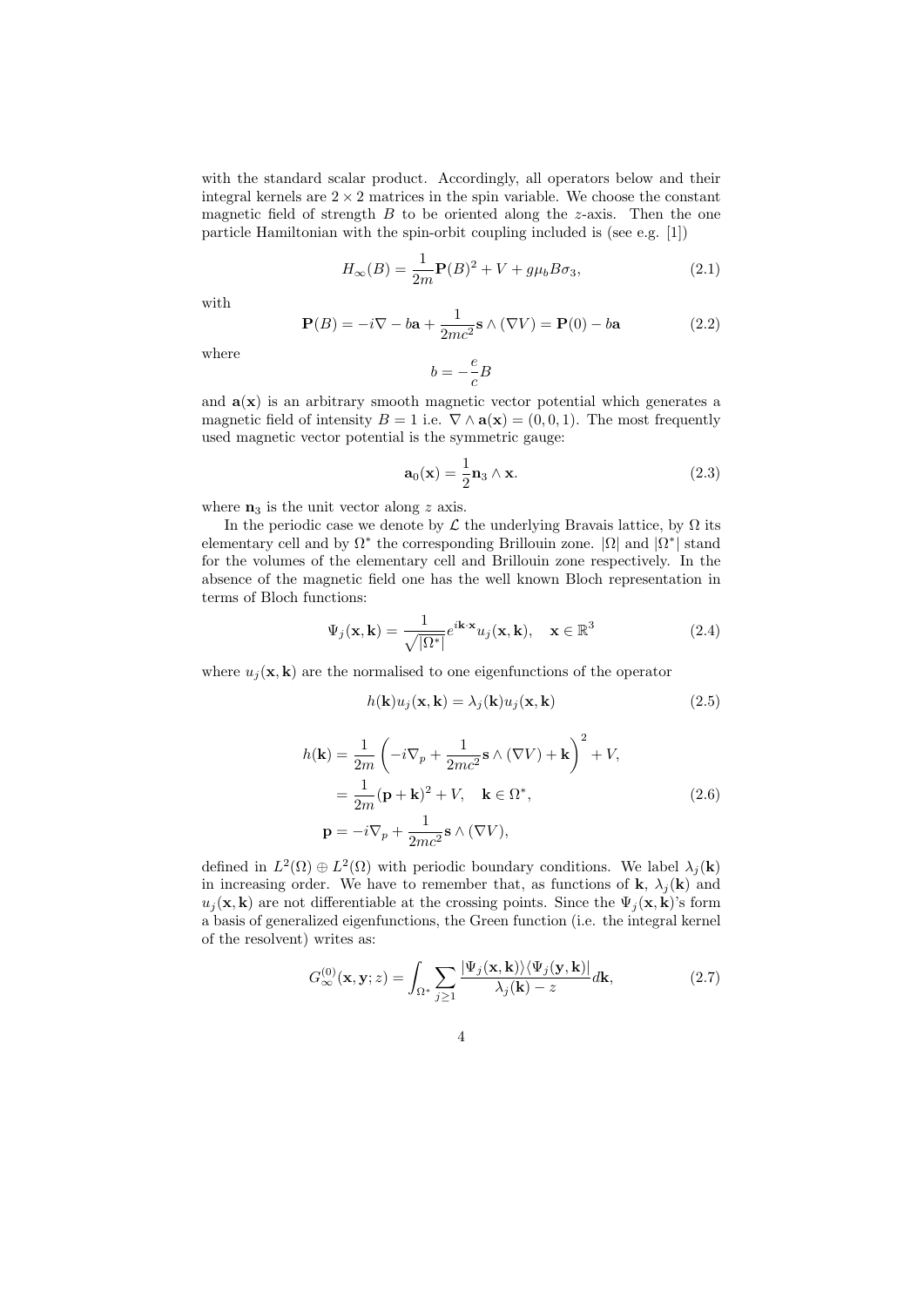and it is seen as a matrix in the spin variables. The above formula has to be understood in the formal sense since the series in the right hand side is typically not absolutely convergent, and care is to be taken when interchanging the sum with the integral. Notice however that  $G_{\infty}^{(0)}(\mathbf{x}, \mathbf{x}'; z)$  is a well behaved matrix valued function.

We consider a system of noninteracting electrons in the grandcanonical ensemble. More precisely, we consider a box  $\Lambda_1 \subset \mathbb{R}^3$ , which contains the origin, and a family of scaled boxes

$$
\Lambda_L = \{ \mathbf{x} \in \mathbb{R}^3 : \ \mathbf{x}/L \in \Lambda_1 \}.
$$

The thermodynamic limit will mean  $L \to \infty$ , that is when  $\Lambda_L$  fills the whole space. The one particle Hilbert space is  $\mathcal{H}_L := L^2(\Lambda_L) \oplus L^2(\Lambda_L)$ . The one particle Hamiltonian is denoted by  $H_L(B)$  and is given by  $(2.1)$  with Dirichlet boundary conditions (i.e. the wavefunction in the domain of  $H_L(B)$  vanishes on the surface  $\partial \Lambda_L$ ). We assume that the temperature  $T = 1/(k\beta)$  and the chemical potential  $\mu$  are fixed by a reservoir of energy and particles. We work in a second quantized setting with an antisymmetric Fock space denoted by  $\mathcal{F}_L$ . Denote the operators in the Fock space with a hat and borrow some notation from the book of Bratelli and Robinson [23]: if A is an operator defined in  $\mathcal{H}_L$ , we denote by  $A = d\Gamma(A)$  its second quantization in the Fock space. At  $t = -\infty$  the system is supposed to be in the grandcanonical equilibrium state of temperature T and chemical potential  $\mu$ , i.e. the density matrix is

$$
\hat{\rho}_e = \frac{1}{\text{Tr}(e^{-\beta \hat{K}_\mu})} e^{-\beta \hat{K}_\mu},\tag{2.8}
$$

where

$$
\hat{K}_{\mu} = d\Gamma(H_L(B) - \mu \cdot \text{Id})\tag{2.9}
$$

is the "grandcanonical Hamiltonian".

The interaction with a classical electromagnetic field is described by a time dependent electric potential

$$
V(\mathbf{x},t) := (e^{i\omega t} + e^{-i\overline{\omega}t})e\mathbf{E} \cdot \mathbf{x}, \ t \le 0, \ \mathbf{x} \in \Lambda_L.
$$
 (2.10)

so the total time dependent one-particle Hamiltonian is

$$
H(t) = HL(B) + V(t).
$$
 (2.11)

Notice that e near **E** is the positive elementary charge. Here we take Im  $\omega < 0$ which plays the role of an adiabatic parameter, and insures that there is no interaction in the remote past. Finally, the one-particle current operator is as usual

$$
\mathbf{J} = -ei[H_L(B), \mathbf{X}] = -\frac{e}{m}\mathbf{P}(B),\tag{2.12}
$$

where  $X$  is the multiplication by  $x$ . We assume that the state of our system is now described by a time-dependent density matrix,  $\hat{\rho}(t)$ , obtained by evolving  $\hat{\rho}_e$  from  $-\infty$  up to the given time, i.e.

$$
i\partial_t \hat{\rho}(t) = [\hat{H}(t), \hat{\rho}(t)], \quad \hat{\rho}(-\infty) = \hat{\rho}_e.
$$
 (2.13)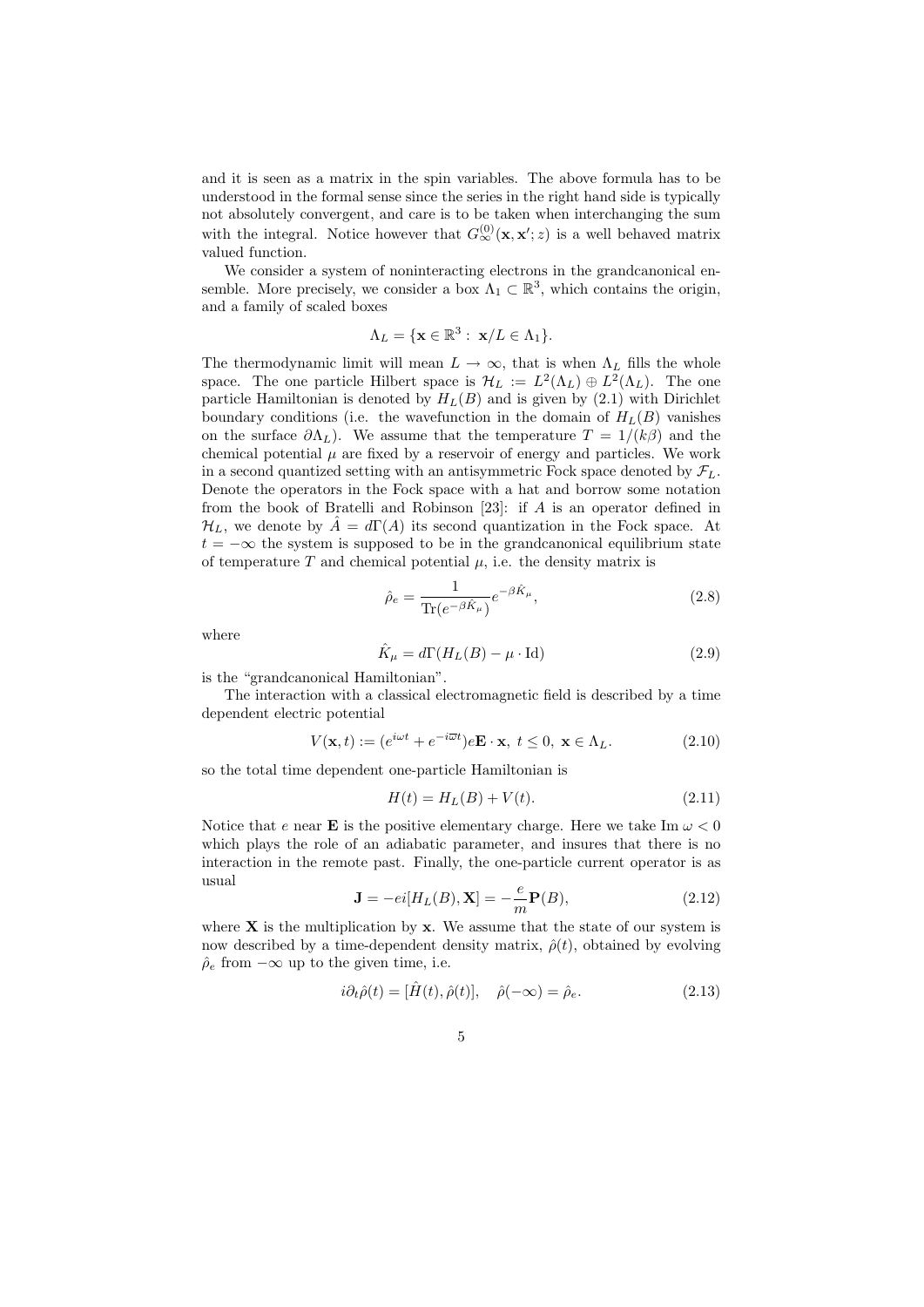Going to the interaction picture and using the Dyson expansion up to the first order, one gets

$$
\hat{\rho}(t=0) = \hat{\rho}_e - i \int_{-\infty}^0 [d\Gamma(\tilde{V}(s), \hat{\rho}_e]ds + \mathcal{O}(\mathbf{E}^2), \tag{2.14}
$$

where

$$
\tilde{V}(s) := e^{isH_L(B)} V(s) e^{-isH_L(B)}.
$$
\n(2.15)

The current density flowing through our system at  $t = 0$  is given by (see (2.14)):

$$
\mathbf{j} = \frac{1}{|\Lambda_L|} \text{Tr}_{\mathcal{F}_L} \left( \hat{\rho}(0) \hat{\mathbf{J}} \right) = \frac{1}{|\Lambda_L|} \text{Tr}_{\mathcal{F}_L} \left( \hat{\rho}_e \hat{\mathbf{J}} \right)
$$

$$
- \frac{i}{|\Lambda_L|} \text{Tr}_{\mathcal{F}_L} \left( \int_{-\infty}^0 [d\Gamma(\tilde{V}(s)), \hat{\rho}_e] \hat{\mathbf{J}} ds \right) + \mathcal{O}(\mathbf{E}^2). \tag{2.16}
$$

In evaluating the r.h.s. of (2.16) we use the well known fact that traces over the Fock space can be computed in the one-particle space (see Proposition 5.2.23 in [23]):

$$
\text{Tr}_{\mathcal{F}_L} \left\{ \hat{\rho}_e d\Gamma(A) \right\} = \text{Tr}_{\mathcal{H}_L} \left\{ f_{FD}(H_L(B))A \right\},\tag{2.17}
$$

where  $f_{FD}$  is the Fermi-Dirac one-particle distribution function:

$$
f_{FD}(x) := \frac{1}{e^{\beta(x-\mu)} + 1}, \quad x \in \mathbb{R}, \beta > 0, \mu \in \mathbb{R}.
$$
 (2.18)

Plugging (2.17) into (2.16), the identity  $[d\Gamma(A), d\Gamma(B)] = d\Gamma([A, B]),$  the invariance of trace under cyclic permutations and ignoring the quadratic correction in E one arrives at

$$
\mathbf{j} = \frac{1}{|\Lambda_L|} \text{Tr}_{\mathcal{H}_L} \left\{ f_{FD}(H_L(B)) \mathbf{J} \right\}
$$

$$
- \frac{i}{|\Lambda_L|} \frac{e}{m} \text{Tr}_{\mathcal{H}_L} \left( \int_{-\infty}^0 [\tilde{V}(s), \mathbf{P}(B)] f_{FD}(H_L(B)) ds \right). \tag{2.19}
$$

The first term in (2.19) is always zero because of the identity (trace cyclicity again)

$$
\operatorname{Tr}_{\mathcal{H}_L} \{ f_{FD}(H_L(B)) [H_L(B), \mathbf{X}] \} = \operatorname{Tr}_{\mathcal{H}_L} \{ [f_{FD}(H_L(B)), H_L(B)] \mathbf{X} \} = 0.
$$
\n(2.20)

which is nothing but the fact that the current vanishes on an equilibrium state. Using  $(2.10)$  and  $(2.15)$  one can write

$$
j_{\alpha} = \sum_{\beta=1}^{3} \{ \sigma_{\alpha\beta}(\omega) + \sigma_{\alpha\beta}(-\overline{\omega}) \} E_{\beta}, \quad \alpha \in \{1, 2, 3\}, \ \Im(\omega) < 0,\tag{2.21}
$$

where the conductivity tensor is given by

$$
\sigma_{\alpha\beta}(B,\omega) =
$$
\n
$$
-\frac{i}{|\Lambda_L|}\frac{e^2}{m}\text{Tr}_{\mathcal{H}_L}\int_{-\infty}^0 [e^{isH_L(B)}x_\beta e^{-isH_L(B)}, P_\alpha(B)]f_{FD}(H_L(B))e^{is\omega}ds.
$$
\n(2.22)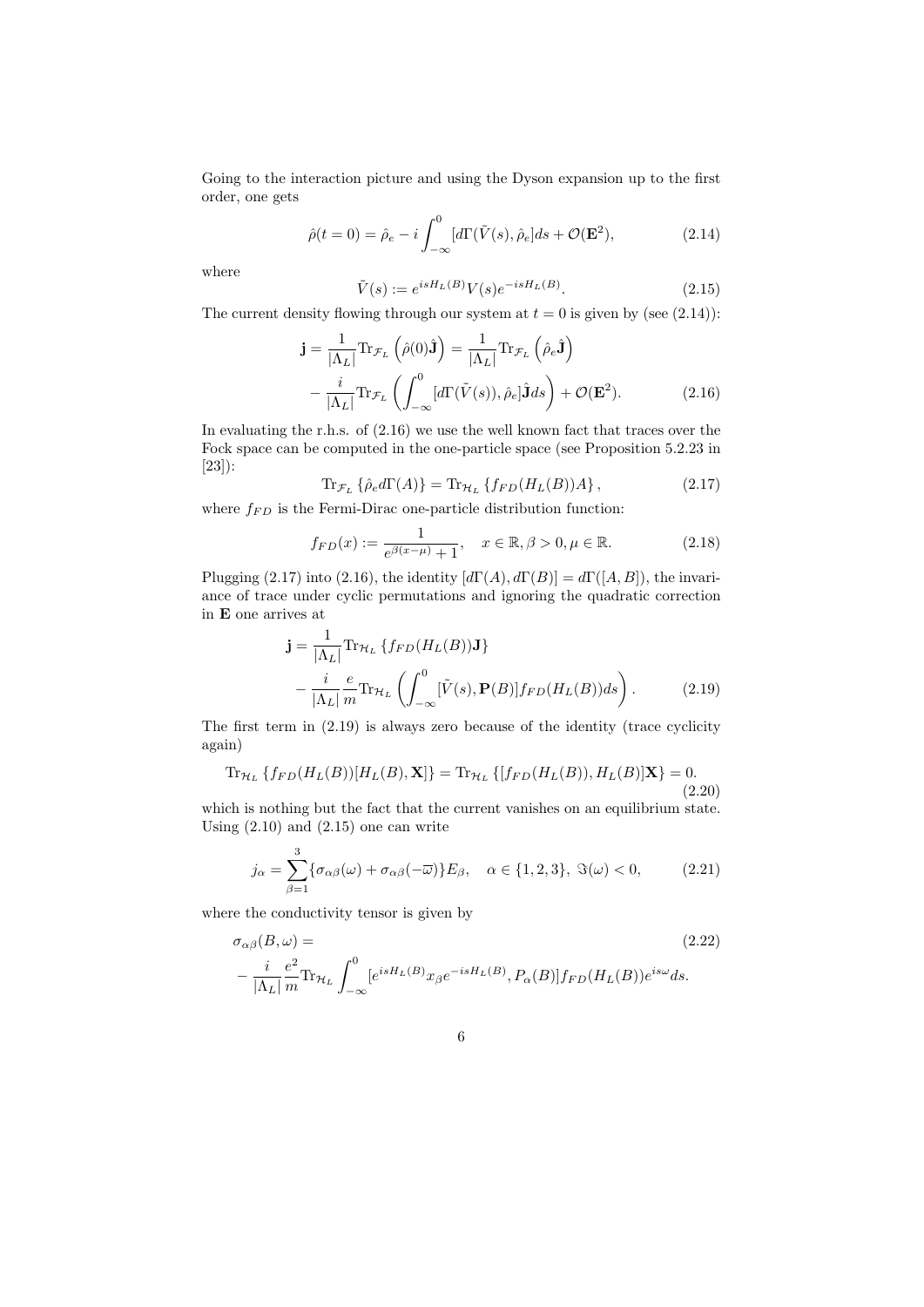Performing an integration by parts, using the formulas  $i[H_L(B), x_\beta] = P_\beta(B)/m$ and  $i[P_{\alpha}(B), x_{\beta}] = \delta_{\alpha\beta}$  one arrives at

$$
\sigma_{\alpha\beta}(B,\omega) = \frac{1}{|\Lambda_L|} \frac{e^2}{im\omega} \{ \delta_{\alpha\beta} \text{Tr}(f_{FD}(H_L(B)))
$$
\n
$$
+ \frac{i}{m} \text{Tr} \int_{-\infty}^0 e^{is(\omega + H_L(B))} P_{\beta}(B) e^{-isH_L(B)} [P_{\alpha}(B), f_{FD}(H_L(B))] ds \},
$$
\n(2.23)

and this coincides (at least at the formal level) with formula (5) in [1]. Notice that from now on, we write just Tr when we perform the trace, since we only work in the one-particle space.

Since we are interested in the Faraday effect, and we assume that the magnetic field  $\bf{B}$  is parallel with the  $z$  axis, we will only consider the transverse conductivity  $\sigma_{12}(B,\omega)$ . Hence the first term vanishes. We now perform the integral over s with the help of Stone's formula followed by a deformation of the contour (paying attention not to hit the singularities of  $f_{FD}(z)$  or to make the integral over s divergent

$$
f_{FD}(H_L(B))e^{is(H_L(B)+\eta)} = \frac{i}{2\pi} \int_{\Gamma_{\omega}} f_{FD}(z)e^{is(z+\eta)}(H_L(B)-z)^{-1}dz.
$$
 (2.24)

where  $\eta$  is either 0 or  $\omega$ , the contour is counter-clockwise oriented and given by

$$
\Gamma_{\omega} = \{x \pm id : \ a \le x < \infty\} \bigcup \{a + iy : \ -d \le y \le d\} \tag{2.25}
$$

with

$$
d = \min\left\{\frac{\pi}{2\beta}, \frac{|\text{Im }\omega|}{2}\right\},\tag{2.26}
$$

and  $a + 1$  lies below the spectrum of  $H_L(B)$ . As a final result one gets

$$
\sigma_{12}(B,\omega) = -\frac{e^2}{2\pi m^2 \omega |\Lambda_L|}
$$
  
\n
$$
\cdot \operatorname{Tr} \int_{\Gamma_{\omega}} f_{FD}(z) \left\{ P_1(B)(H_L(B) - z)^{-1} P_2(B)(H_L(B) - z - \omega)^{-1} \right\}
$$
  
\n
$$
+ z \to z - \omega \} dz =: \frac{e^2}{m^2 \omega} a_L(B,\omega)
$$
\n(2.27)

where " $z \rightarrow z - \omega$ " means a similar term where we exchange z with  $z - \omega$ . Now one can see that by inserting the eigenbasis of  $H_L(B)$  one obtains the well known formula derived from semi-classical radiation theory (see e.g. formula (4) in [1]).

#### 2.1 The zero frequency limit and IQHE

We end this section with a few important remarks about  $(2.27)$ .

First, one can show that in the limit  $\omega \to 0$  it coincides with a formula used in the theory of the integer quantum Hall effect (see formula (6) in [20]).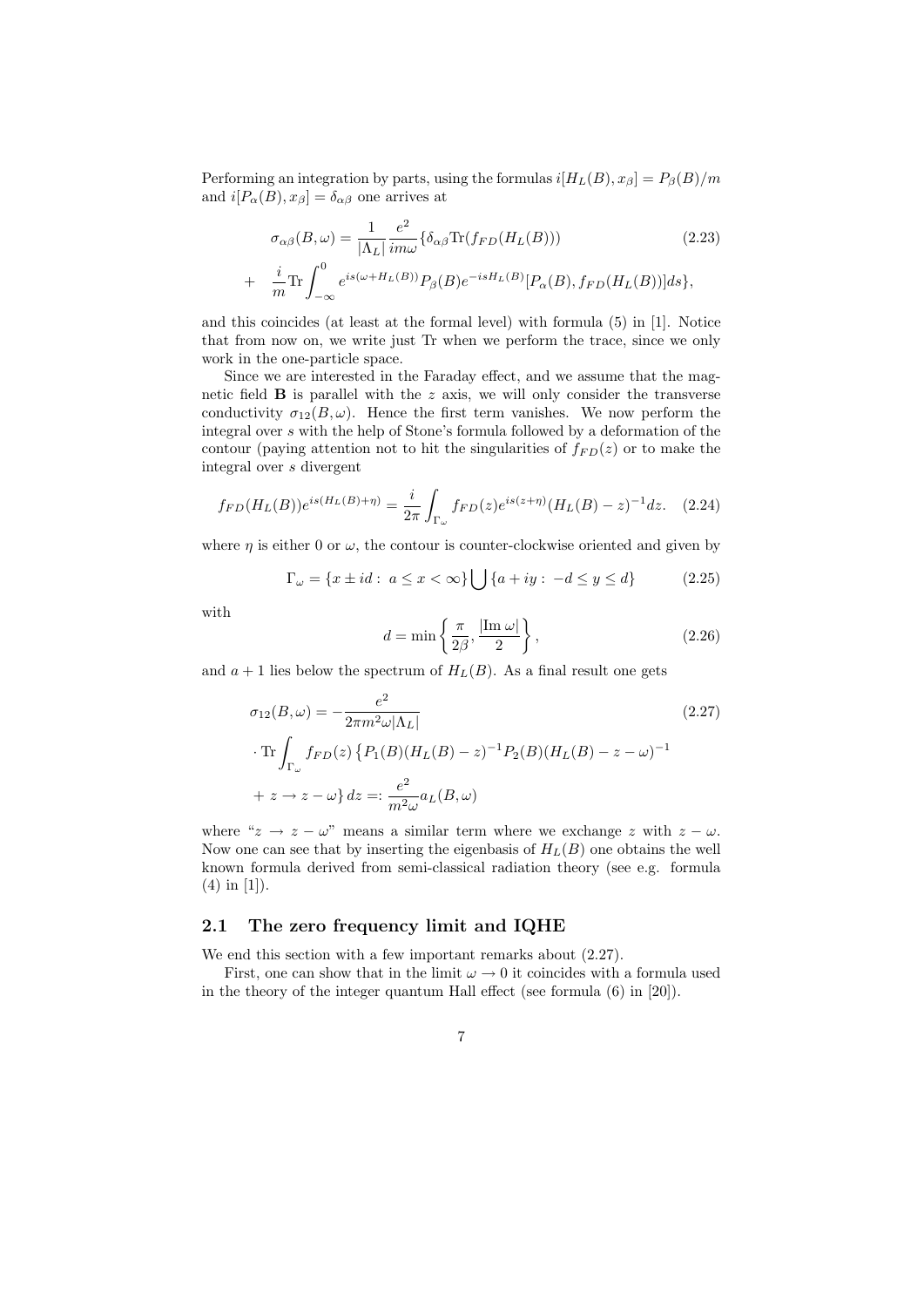Second, in the limit of an infinitely large domain, zero frequency, zero temperature and for the Fermi energy in a spectral gap, we can show (see also [20]) that we get the Widom-Streda formula:

$$
\sigma_{12}(B,0) = ec \left. \frac{\partial N(B,E)}{\partial B} \right|_{E=E_F}
$$
\n(2.28)

where  $N(B, E)$  is the integrated density of states up to energy E. The above derivative has to be understood in a somehow special sense. If we denote by  $B_1$ the B multiplying the spin matrix  $\sigma_3$  in our Hamiltonian (2.1), and with  $B_2$  the  $B$  near  $a$ , then in fact we have

$$
\sigma_{12}(B,0) = ec \left. \frac{\partial N(B_1, B_2, E)}{\partial B_2} \right|_{E=E_F, B_1 = B_2 = B}.
$$
\n(2.29)

Note that Streda did not consider spin in his work [20].

Now consider the periodic case, and assume that at  $B = 0$  all the bands below the Fermi level have exponentially localized Wannier functions. Then according to [19], exponentially localized magnetic Wannier functions still exist for B not too large. Since they are labelled by the same set of indices as in the zero magnetic field case (i.e. the lattice  $\mathcal{L}$ ), it follows that  $N(B_1, B_2, E)$  does NOT vary with  $B_1$  and  $B_2$  if these two parameters lie in a not too large interval around zero. Thus the partial derivative with respect to  $B_2$  of  $N(B_1, B_2, E)$ must be identically zero on a whole interval. Hence  $\sigma_{12}(B,0)$  equals zero, and so does its Taylor expansion at zero in any order in B.

In particular, this explains Roth's result (formula (50) in [1]) for the first order correction in B at zero frequency.

## 3 Gauge invariance and existence of the thermodynamic limit

Up to now the system was confined in a box  $\Lambda_L$ . As is well known (see e.g. [1]) a direct evaluation of (2.27) (or previous formulas equivalent to it including formula (4) in Roth's paper) is out of reach: the eigenvalues and eigenstates of  $H(B)$  are rather complicated (even in the thermodynamic limit  $\Lambda_L \to \mathbb{R}^3$ ) and at the same time the Bloch representation is plagued by singular matrix elements of the magnetic vector potential. Roth used a modified magnetic Bloch representation in [24] and derived a formula for the linear term in  $B$  of (2.27) in terms of the zero magnetic field Bloch representation. Still, her procedure is not free of difficulties since it involves  $\nabla_{\mathbf{k}} u_i(\mathbf{x}, \mathbf{k})$  which might not exist at crossing points. In addition, it seems almost hopeless to control the errors or to push computations to the second order in B which would describe the Cotton-Mouton effect for example.

In what follows, we shall outline another route of evaluating (2.27) which is mathematically correct, systematic, and completely free of the above difficulties. There are two basic ideas involved. The first one (going back at least to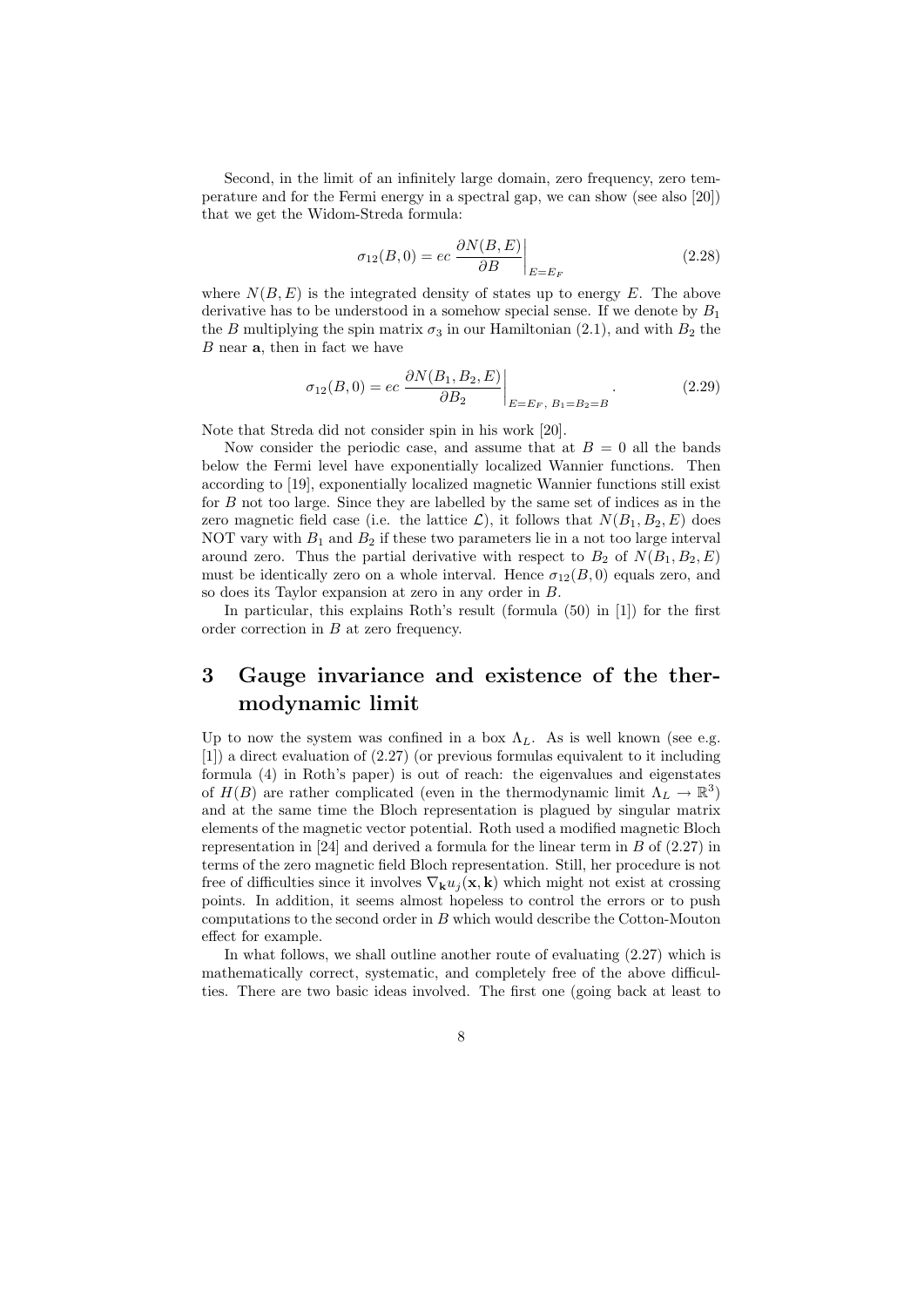Sondheimer and Wilson [10] in their theory of diamagnetism) consists in writing the trace in (2.27) as integrals over  $\Lambda_L$  of corresponding integral kernels. This is nothing but the well known Green function approach (see e.g. [25]) which has been very successful in computing optical and magneto-optical properties of solids (see e.g. [6], [7], [8]) in the absence of an external magnetic field. The point is that the integral kernels are on one hand easier to control and compute, and on the other hand they do not require periodicity. Moreover, this approach proved to be essential in deriving rigorous results concerning the diamagnetism of free electrons [16, 26] and actually we expect the methods of the present paper to simplify the theory of diamagnetism of Bloch electrons as well.

However, when applying Green function approach in the presence of an external magnetic field one hits again the divergencies caused by the linear increase of the magnetic vector potential: naively, at the first sight  $a_L(B, \omega)$  is not bounded in the thermodynamic limit  $L \to \infty$  but instead grows like the second power of L. It was already observed in [26] that these divergent terms vanish identically due to some identities coming from gauge invariance.

This is indeed the case and the main point of this paper is to show, following the developements in [15], [16], [17], that factorizing the so called " nonintegrable phase factor" from the Green function (the integral kernel of  $(H_L(B) - \zeta)^{-1}$ ) allows, at the same time, to eliminate the divergencies coming from the increase of the magnetic vector potential and to obtain a controlled expansion in powers of B. In addition, this leads to expressions of  $a_L(B,\omega)$  which are manifestly gauge invariant.

For an arbitrary pair of points  $\mathbf{x}, \mathbf{y} \in \Lambda_L$  consider the "magnetic phase" associated with the magnetic vector potential  $a(u)$  defined as the path integral on the line linking y and x:

$$
\phi_{\mathbf{a}}(\mathbf{x}, \mathbf{y}) = \int_{\mathbf{y}}^{\mathbf{x}} \mathbf{a}(\mathbf{u}) \cdot d\mathbf{u}.
$$
 (3.1)

The magnetic phase satisfies the following crucial identity: for every fixed c

$$
e^{-ib\phi_{\mathbf{a}}(\mathbf{x}, \mathbf{c})} \mathbf{P}(B) e^{ib\phi_{\mathbf{a}}(\mathbf{x}, \mathbf{c})} = \mathbf{P}(0) - b\mathbf{A}(\mathbf{x} - \mathbf{c}). \tag{3.2}
$$

where  $\mathbf{A}(\mathbf{x}) = \frac{1}{2}\mathbf{n}_3 \wedge \mathbf{x}$ , i.e. irrespective of the choice of  $\mathbf{a}(\mathbf{x})$ ,

$$
\mathbf{A}(\mathbf{x} - \mathbf{c}) = \frac{1}{2} \mathbf{n}_3 \wedge (\mathbf{x} - \mathbf{c}) \tag{3.3}
$$

is the symmetric (transverse, Poincaré) gauge with respect to  $c$ .

Write now the Green function (as a  $2 \times 2$  matrix in the spin space)

$$
G_L(\mathbf{x}, \mathbf{y}; \zeta) = (H_L - \zeta)^{-1}(\mathbf{x}, \mathbf{y})
$$
\n(3.4)

in the factorized form

$$
G_L(\mathbf{x}, \mathbf{y}; \zeta) = e^{ib\phi_\mathbf{a}(\mathbf{x}, \mathbf{y})} K_L(\mathbf{x}, \mathbf{y}; \zeta).
$$
 (3.5)

9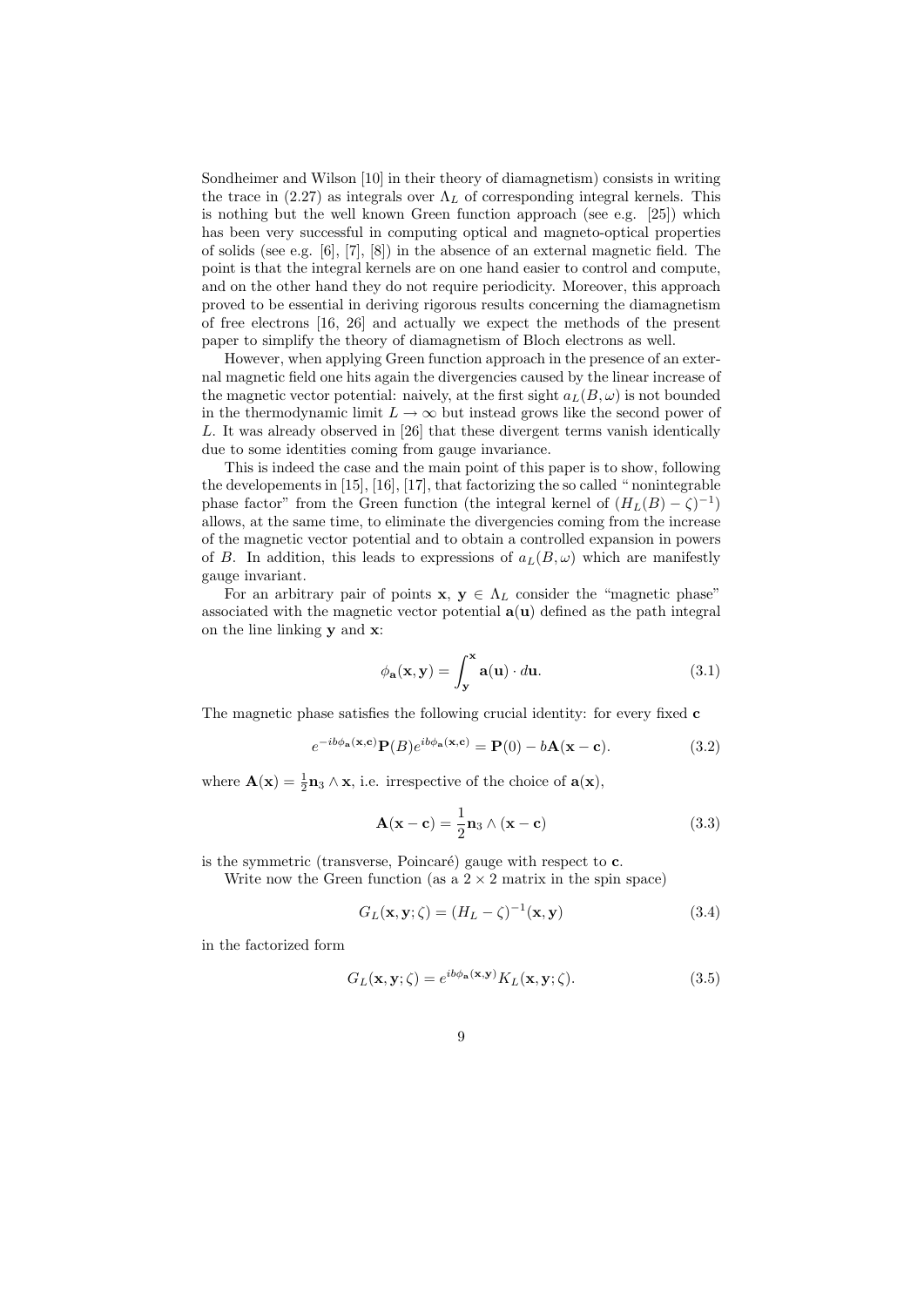It is easy to check that while  $G_L(\mathbf{x}, \mathbf{y}; \zeta)$  is gauge dependent,  $K_L(\mathbf{x}, \mathbf{y}; \zeta)$  is gauge independent i.e. the whole gauge dependence of  $G_L(\mathbf{x}, \mathbf{y}; \zeta)$  is contained in the phase factor  $e^{ib\phi_{\bf a}({\bf x},{\bf y})}$ . Plugging the factorisation (3.5) into the integrand of the r.h.s. of (2.27), using (3.2) and (3.3), one obtains that its integral kernel writes as

$$
\mathcal{A}_{s,s'}^{L}(\mathbf{x}, \mathbf{x'}) = e^{ib\phi_{\mathbf{a}}(\mathbf{x}, \mathbf{x'})}
$$
(3.6)  

$$
\int_{\Gamma_{\omega}} dz f_{FD}(z) \sum_{\sigma=1}^{2} \int_{\Lambda_{L}} d\mathbf{y} e^{ib\Phi(\mathbf{x}, \mathbf{y}, \mathbf{x'})} \{[(P_{1,\mathbf{x}}(0) - bA_{1}(\mathbf{x} - \mathbf{y}))K_{L}(\mathbf{x}, \mathbf{y}; z)]_{s,\sigma}
$$
  

$$
\cdot [(P_{2,\mathbf{y}}(0) - bA_{2}(\mathbf{x} - \mathbf{y}))K_{L}(\mathbf{y}, \mathbf{x}'; z + \omega)]_{\sigma, s'} + z \to z - \omega \},
$$
(3.6)

where

$$
\Phi(\mathbf{x},\mathbf{y},\mathbf{x}') = \phi_\mathbf{a}(\mathbf{x},\mathbf{y}) + \phi_\mathbf{a}(\mathbf{y},\mathbf{x}') + \phi_\mathbf{a}(\mathbf{x}',\mathbf{x})
$$

is the flux of the magnetic field  $(0,0,1)$  through the triangle  $\Delta(\mathbf{x}, \mathbf{y}, \mathbf{x}')$ . Now the fact that there are no long range divergencies in the formula for  $\mathcal{A}_{s,s'}(\mathbf{x}, \mathbf{x}')$ follows from the exponential decay of Green functions [18] (see also [19]): for  $\zeta$ outside the spectrum of H there exists  $m(\zeta) > 0$  such that as  $|\mathbf{x} - \mathbf{y}| \to \infty$ 

$$
|K_L(\mathbf{x}, \mathbf{y}; \zeta)| = |G_L(\mathbf{x}, \mathbf{y}; \zeta)| \sim e^{-m(\zeta)|\mathbf{x} - \mathbf{y}|}.
$$

It can be proved (the technical details which are far from being simple will be given elsewhere) that  $\mathcal{A}_{s,s'}^L(\mathbf{x}, \mathbf{x'})$  is jointly continuous and moreover outside a thin region near the surface of  $\Lambda_L$  one can replace it by the integral kernel  $\mathcal{A}^{\infty}_{s,s'}(\mathbf{x},\mathbf{x}')$  of the corresponding operator on the whole  $\mathbb{R}^3$ . Accordingly, up to surface corrections:

$$
a_L(B,\omega) \approx -\frac{1}{2\pi|\Lambda_L|} \sum_{s=1}^2 \int_{\Lambda_L} \mathcal{A}_{s,s}^{\infty}(\mathbf{x}, \mathbf{x}) d\mathbf{x}.
$$
 (3.7)

Notice that due to the fact that  $\Phi(\mathbf{x}, \mathbf{y}, \mathbf{x}) = \phi_{\mathbf{a}}(\mathbf{x}, \mathbf{x}) = 0$  the phase factors appearing in (3.6) reduce to unity in (3.7).

In the periodic case, from the fact that in the symmetric gauge the Hamiltonian  $H_{\infty}(B)$  commutes with the magnetic translations (actually one can define magnetic translations for an arbitrary gauge, just first make the gauge transformation relating  $\mathbf{a}(\mathbf{x})$  to  $\mathbf{A}(\mathbf{x})$  generated by  $\mathcal{L}$ , it follows that for  $\vec{\gamma} \in \mathcal{L}$  we have:

$$
K_{\infty}(\mathbf{x} + \vec{\gamma}, \mathbf{y} + \vec{\gamma}; \zeta) = K_{\infty}(\mathbf{x}, \mathbf{y}; \zeta),
$$

which implies that

$$
\mathcal{A}_{s,s}^{\infty}(\mathbf{x}+\vec{\gamma}, \mathbf{x}+\vec{\gamma})=\mathcal{A}_{s,s}^{\infty}(\mathbf{x}, \mathbf{x})
$$

is periodic with respect to  $\mathcal{L}$ , hence up to surface corrections:

$$
a_L(B,\omega) \approx a(B,\omega) = -\frac{1}{2\pi|\Omega|} \sum_{s=1}^2 \int_{\Omega} \mathcal{A}_{s,s}^{\infty}(\mathbf{x}, \mathbf{x}) d\mathbf{x}.
$$
 (3.8)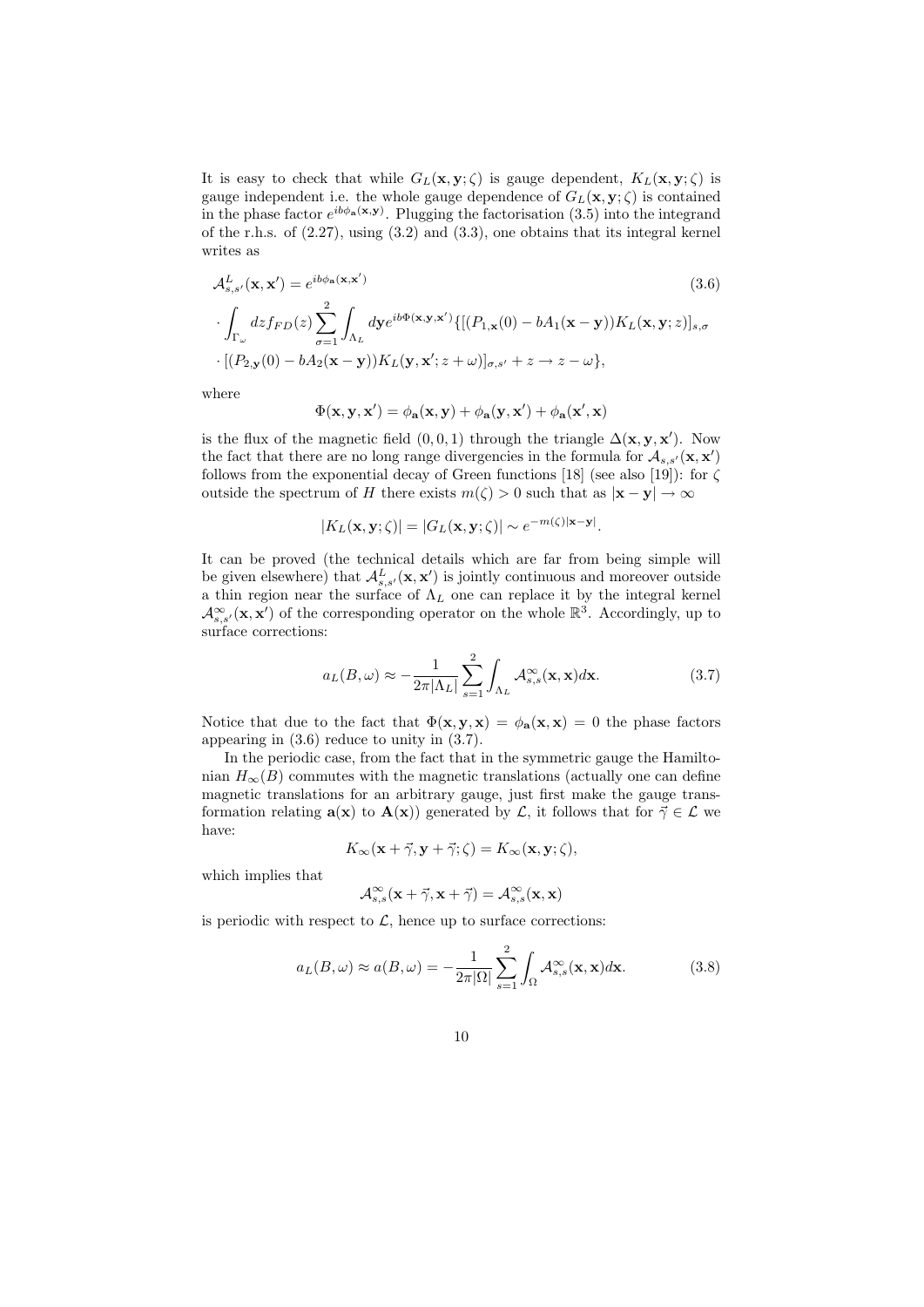Therefore, the transverse conductivity writes as

$$
\sigma_{12}(B,\omega) = \frac{e^2}{m^2 \omega} a(B,\omega)
$$
\n(3.9)

with  $a(B, \omega)$  given by the r.h.s. of (3.8).

## 4 A closed formula for free electrons

If  $V = 0$  it turns out that the conductivity tensor can be explicitely computed for all values of B and  $\omega$ . The formula does not depend on whether we work in two or three dimensions. More precisely, we will show in this section that

$$
\sigma_{12}(B,\omega) = \frac{e^3 n}{m^2 c} \frac{B}{\omega^2 - \frac{B^2 e^2}{m^2 c^2}},\tag{4.1}
$$

where  $n = n(T, \mu, B)$  is the grandcanonical density. The formula (4.1) is well known in classical physics and goes back at least to Drude but we are not aware of a full quantum derivation. The coincidence of classical and quantum formulas can be understood taking into account that the Hamiltonians involved (choose the symmetric gauge) are quadratic and it is known that for this class of operators classical and quantum computations coincide in many instances. While it is possible to derive (4.1) by using the explicit form of the Green function or alternatively of eigenvalues and eigenprojections for the Landau Hamiltonian (see e.g. [27]) we shall obtain it below only using resolvent and commutation identities.

Let us only notice that when  $\omega = 0$  we reobtain formula (18) in [20], while for a fixed frequency we get

$$
\frac{\partial \sigma_{12}}{\partial B}(0,\omega) = \frac{e^3 n}{m^2 c \omega^2}
$$

which is "the high frequency limit" or what Roth also calls "the free electron Faraday effect" in formula (51) from [1].

We begin by listing a few identities which are valid for a free electron on the entire space.

$$
i[P_1(B), P_2(B)] = \frac{B e}{c}
$$
  
\n
$$
i[H_{\infty}(B), P_1(B)] = -\frac{B e}{mc} P_2(B),
$$
  
\n
$$
i[H_{\infty}(B), P_2(B)] = \frac{B e}{mc} P_1(B),
$$
  
\n
$$
[H_{\infty}(B), [H_{\infty}(B), P_1(B)]] = \frac{B^2 e^2}{m^2 c^2} P_1(B),
$$
  
\n
$$
[H_{\infty}(B), [H_{\infty}(B), P_2(B)]] = \frac{B^2 e^2}{m^2 c^2} P_2(B).
$$
\n(4.2)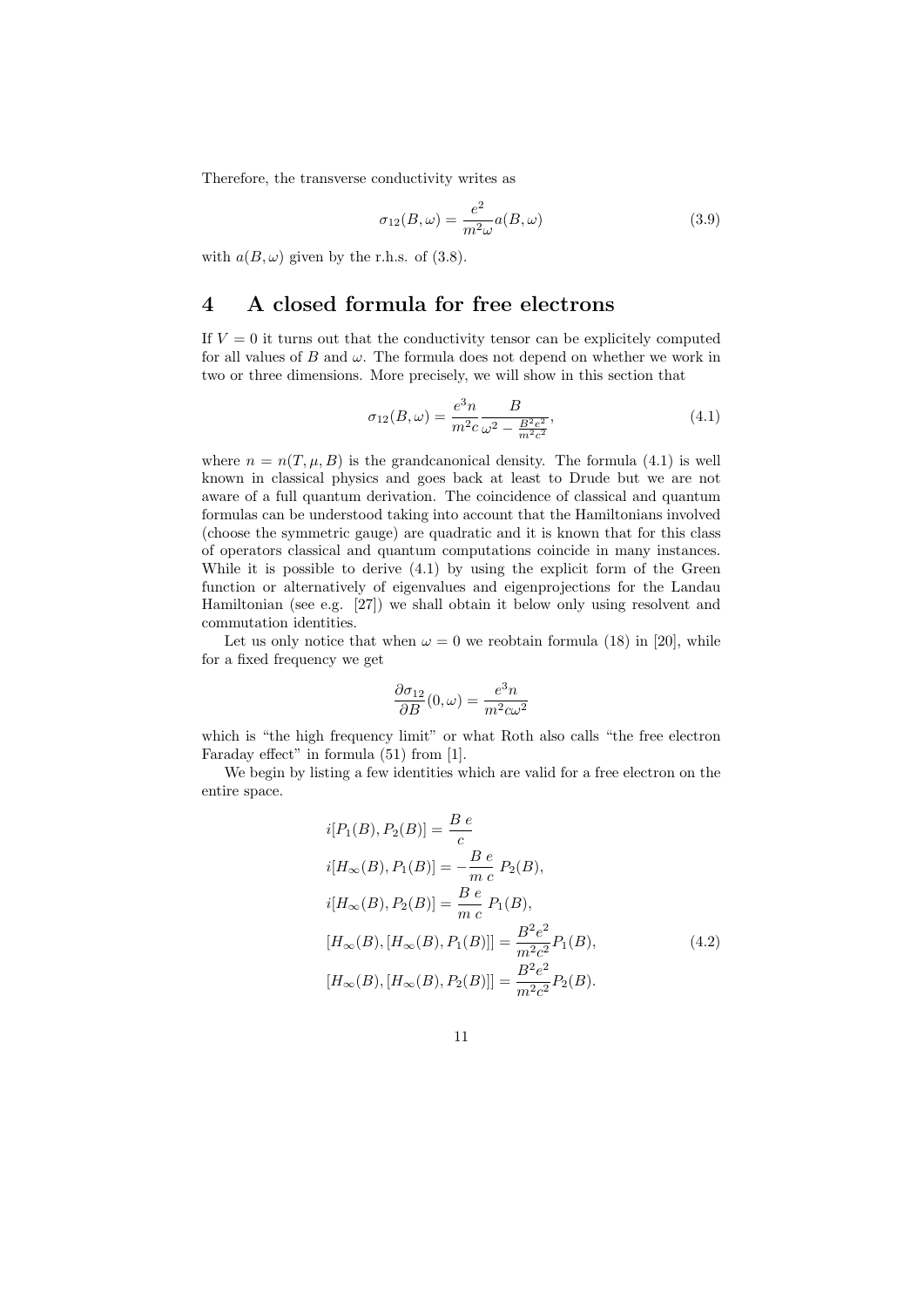Next, since in this case  $\mathcal{A}^{\infty}_{s,s}(\mathbf{x}, \mathbf{x})$  does not depend upon **x** one has

$$
a(B,\omega) = -\frac{1}{2\pi} \sum_{s=1}^{2} (4.3)
$$
  

$$
\left\{ \int_{\Gamma_{\omega}} dz f_{FD}(z) \left[ P_1(B)(H_{\infty}(B) - z)^{-1} P_2(B)(H_{\infty}(B) - z - \omega)^{-1} + z \to z - \omega \right] \right\} (\vec{0},s;\vec{0},s).
$$
 (4.3)

Commuting  $(H_{\infty}(B) - z - \omega)^{-1}$  with  $P_2(B)$  in the first term, and  $P_1(B)$  with  $(H_{\infty}(B) - z + \omega)^{-1}$  in the second one, we obtain

$$
a(B,\omega) = -\frac{1}{2\pi|\Omega|} \sum_{s=1}^{2}
$$
  
\n
$$
\left\{ \int_{\Gamma_{\omega}} dz f_{FD}(z) \left[ P_1(B)(H_{\infty}(B) - z)^{-1} (H_{\infty}(B) - z - \omega)^{-1} P_2(B) \right. \right.\n+ P_1(B)(H_{\infty}(B) - z)^{-1} (H_{\infty}(B) - z - \omega)^{-1}\n\cdot [H_{\infty}(B), P_2(B)] (H_{\infty}(B) - z - \omega)^{-1}\n+ (H_{\infty}(B) - z + \omega)^{-1} P_1(B) P_2(B) (H_{\infty}(B) - z)^{-1}\n+ (H_{\infty}(B) - z + \omega)^{-1} [H_{\infty}(B), P_1(B)]\n\cdot (H_{\infty}(B) - z + \omega)^{-1} P_2(B) (H_{\infty}(B) - z)^{-1} \right\} (\vec{0}, s; \vec{0}, s) \n= I + II + III + IV. \tag{4.4}
$$

Now  $I + III$  can easily be computed. Indeed, by cyclic permutations one can cluster the two resolvents and then by the resolvent identity

$$
(A - z1)-1(A - z2)-1 = (z1 - z2)-1[(A - z1)-1 - (A - z2)-1],
$$
(4.5)

one obtains four terms. Two of them vanish after the integration over z due to the analyticity of the integrand while the other two give

$$
I + III = \frac{1}{2\pi} \sum_{s=1}^{2} \tag{4.6}
$$
\n
$$
\left\{ \int_{\Gamma_{\omega}} dz f_{FD}(z) \frac{1}{\omega} [P_2(B), P_1(B)] (H_{\infty}(B) - z)^{-1} \right\} (\vec{0}, s; \vec{0}, s)
$$
\n
$$
= \frac{B e}{\omega} \sum_{s=1}^{2} \{ f_{FD}(H_{\infty}(B)) \} (\vec{0}, s; \vec{0}, s) =: \frac{B e}{\omega} n(T, \mu, B). \tag{4.7}
$$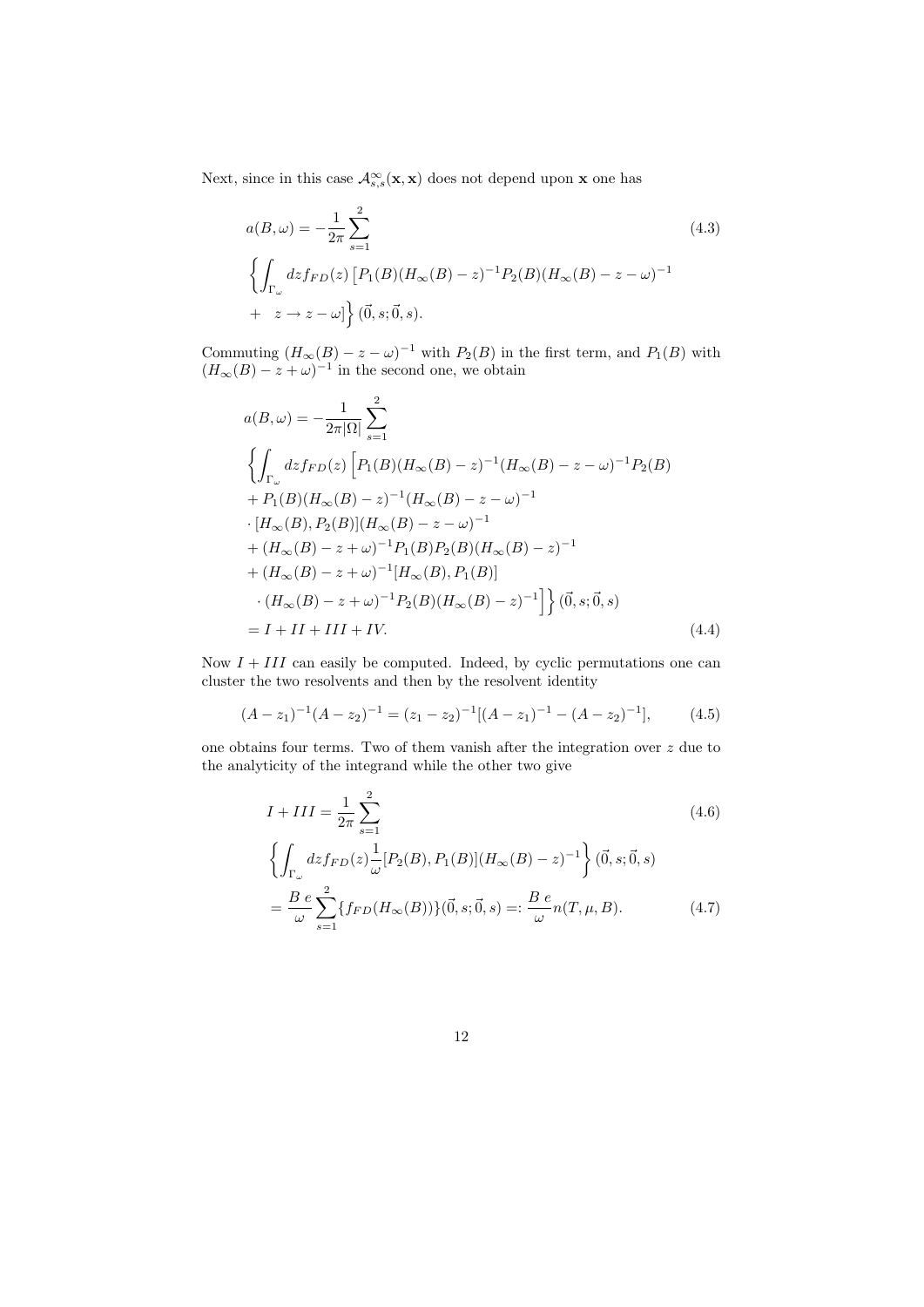In an analogous manner

$$
III + IV = \frac{1}{2\pi\omega} \sum_{s=1}^{2} \left\{ \int_{\Gamma_{\omega}} dz f_{FD}(z) \right\} (4.8)
$$
  
 
$$
\cdot \left\{ (H_{\infty}(B) - z)^{-1} [H_{\infty}(B), P_2(B)] (H_{\infty}(B) - z - \omega)^{-1} P_1(B) - (H_{\infty}(B) - z)^{-1} [H_{\infty}(B), P_1(B)] (H_{\infty}(B) - z + \omega)^{-1} P_2(B) \right\}
$$
  
 
$$
\left\} (\vec{0}, s; \vec{0}, s).
$$
 (4.8)

At this point we commute  $[H_{\infty}(B), P_2(B)]$  with  $(H_{\infty}(B) - z - \omega)^{-1}$  in the first term, and  $[H_{\infty}(B), P_1(B)]$  with  $(H_{\infty}(B) - z + \omega)^{-1}$  in the second term and use (3.3) again. Some of the terms vanish after performing the integration over z and the remaining ones write as:

$$
-\frac{1}{\omega}(H_{\infty}(B)-z)^{-1}[H_{\infty}(B), P_{2}(B)]P_{1}(B)
$$
\n
$$
-\frac{1}{\omega}(H_{\infty}(B)-z)^{-1}[H_{\infty}(B), [H_{\infty}(B), P_{2}(B)]](H_{\infty}(B)-z-\omega)^{-1}P_{1}(B)
$$
\n
$$
-\frac{1}{\omega}(H_{\infty}(B)-z)^{-1}[H_{\infty}(B), P_{1}(B)]P_{2}(B)
$$
\n
$$
-\frac{1}{\omega}(H_{\infty}(B)-z)^{-1}[H_{\infty}(B), [H_{\infty}(B), P_{1}(B)]](H_{\infty}(B)-z+\omega)^{-1}P_{2}(B).
$$
\n(4.9)

Taking into account (4.2) the first and the third terms in (4.9) combine to

$$
-\frac{1}{\omega}(H_{\infty}(B)-z)^{-1}[H_{\infty}(B), P_1(B)P_2(B)]
$$

which after integration over  $z$  is proportional to

$$
f_{FD}(H_{\infty}(B))[H_{\infty}(B), P_1(B)P_2(B)],
$$

and vanish by the argument leading to (2.20). It follows that we only remain with the second and fourth terms in  $(4.9)$ . Using  $(4.2)$ , they become:

$$
-\frac{B^2 e^2}{m^2 c^2 \omega} (H_\infty(B) - z)^{-1} P_2(B) (H_\infty(B) - z - \omega)^{-1} P_1(B)
$$
  

$$
-\frac{B^2 e^2}{m^2 c^2 \omega} (H_\infty(B) - z)^{-1} P_1(B) (H_\infty(B) - z + \omega)^{-1} P_2(B). \tag{4.10}
$$

Using once more the cyclicity of the trace and comparing with the starting point (4.3), we obtain the remarkable identity

$$
II + IV = \frac{B^2 e^2}{m^2 c^2 \omega^2} a(B, \omega).
$$
\n
$$
(4.11)
$$

Putting together  $(4.4)$ ,  $(4.6)$ , and  $(4.11)$ , we obtain the equation:

$$
a(B,\omega) = \frac{B e}{c\omega}n + \frac{B^2 e^2}{m^2 c^2 \omega^2} a(B,\omega),
$$

which gives  $(4.1)$  (see  $(3.9)$ ).

13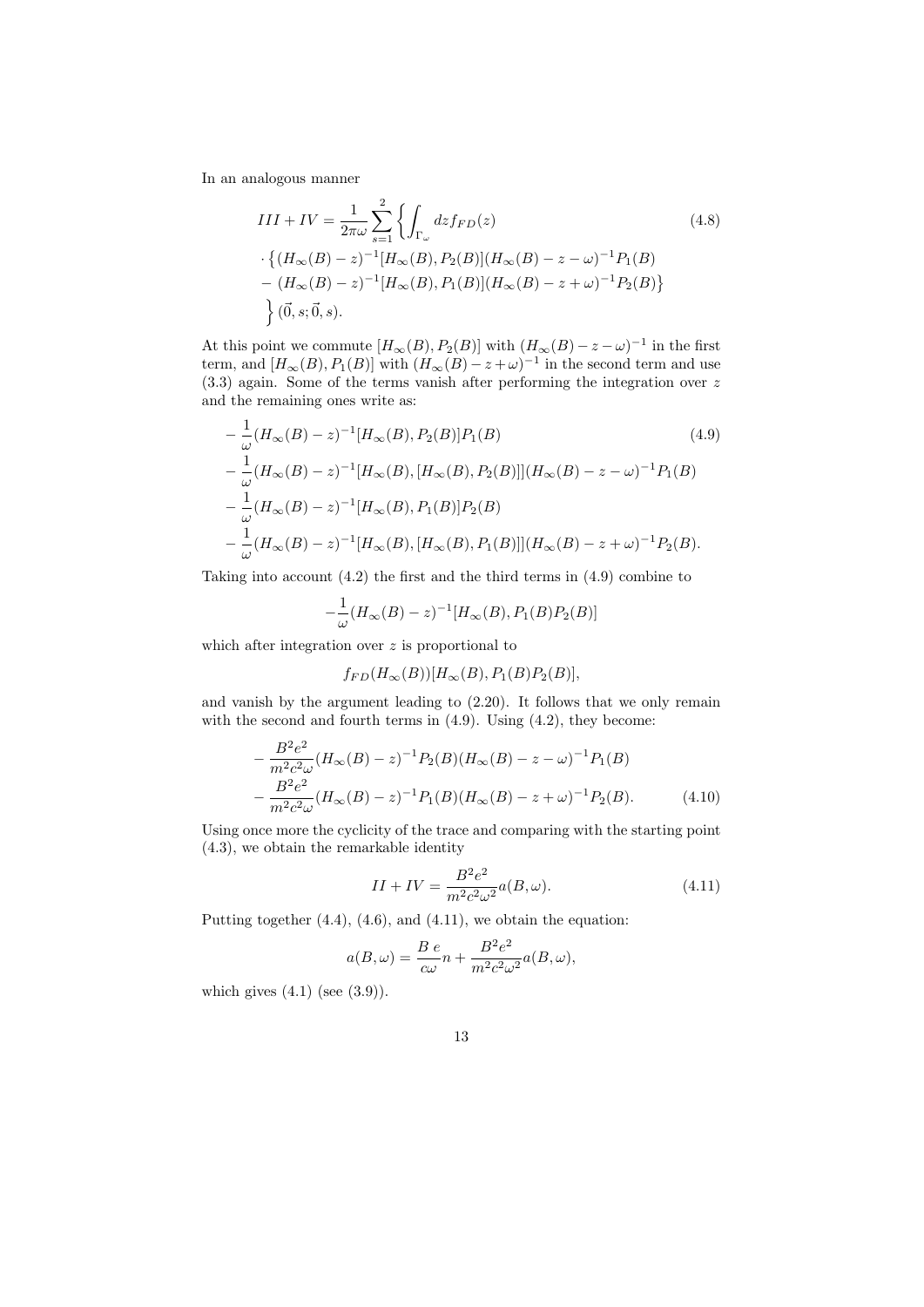# 5 Magnetic perturbation theory and the linear term in B

When  $V \neq 0$  it is no longer possible to obtain a closed formula for  $\sigma_{12}(B,\omega)$ . Since in most physical applications the external magnetic field can be considered weak, an expansion in  $B$  up to the first or second order would be sufficient. In this section we show that  $a_L(B, \omega)$  has an expansion in B to any order and write down the expressions of the first two terms. The first one gives the transverse conductivity at zero magnetic field and the second which is linear in  $B$  provides the Verdet constant. From  $(3.6)$  and  $(3.7)$  (in what follows by tr we mean the trace over the spin variable):

$$
a_L(B,\omega) = -\frac{1}{2\pi|\Lambda_L|} \int_{\Lambda_L} d\mathbf{x} \left\{ \operatorname{tr} \int_{\Gamma_{\omega}} dz f_{FD}(z) \right\}
$$
(5.1)  
\n
$$
\int_{\Lambda_L} d\mathbf{u} \left\{ \left[ (P_{\mathbf{x},1}(0) - bA_1(\mathbf{x} - \mathbf{u})) K_L(\mathbf{x}, \mathbf{u}; z) \right] \right\}
$$
  
\n
$$
\cdot \left[ (P_{\mathbf{u},2}(0) - bA_2(\mathbf{u} - \mathbf{x}')) K_L(\mathbf{u}, \mathbf{x}'; z + \omega) \right]
$$
  
\n
$$
+ \left[ (P_{\mathbf{x},1}(0) - bA_1(\mathbf{x} - \mathbf{u})) K_L(\mathbf{x}, \mathbf{u}; z - \omega) \right]
$$
  
\n
$$
\cdot \left[ (P_{\mathbf{u},2}(0) - bA_2(\mathbf{u} - \mathbf{x}')) K_L(\mathbf{u}, \mathbf{x}'; z) \right] \} \right\} \Big|_{\mathbf{x} = \mathbf{x}'}
$$

Let us mention here that one cannot interchange the order of the above integrals. First one performs the integral with respect to u, then the integral in z, then we can put  $\mathbf{x} = \mathbf{x}'$  since the resulting kernel is smooth, and finally one integrates with respect to **x** over  $\Lambda_L$ .

When considering the expansion in b of  $a_L(B, \omega)$  we are left with the problem of the expansion of  $K_{\Lambda_L}(\mathbf{x}, \mathbf{y}; \zeta)$ . This expansion is provided by the magnetic perturbation theory as developed in [19]. Following the steps in [19] in the case at hand one obtains:

$$
K_L(\mathbf{x}, \mathbf{y}; z) = G_L^{(0)}(\mathbf{x}, \mathbf{y}; z)
$$
(5.2)  
+  $\frac{b}{m} \int_{\Lambda_L} G_L^{(0)}(\mathbf{x}, \mathbf{u}; z) \left[ \mathbf{P}_{\mathbf{u}}(0) \cdot \mathbf{A}(\mathbf{u} - \mathbf{y}) G_L^{(0)}(\mathbf{u}, \mathbf{y}; z) \right] d\mathbf{u}$   
+  $b \frac{g c \mu_b}{e} \int_{\Lambda_L} G_L^{(0)}(\mathbf{x}, \mathbf{u}; z) \sigma_3 G_L^{(0)}(\mathbf{u}, \mathbf{y}; z) d\mathbf{u} + \mathcal{O}(b^2)$   
=  $G_L^{(0)}(\mathbf{x}, \mathbf{y}; z) + b G_L^{(orbit)}(\mathbf{x}, \mathbf{y}; z) + b G_L^{(spin)}(\mathbf{x}, \mathbf{y}; z) + \mathcal{O}(b^2).$  (5.2)

The above integrands are matrices in the spin variable, that is why the spin does not appear explicitly. The error term  $\mathcal{O}(b^2)$  can also be fully controlled with the magnetic perturbation theory (actually arbitrary order terms can be computed; see [19] for details). Plugging the expansion (5.2) into (5.2) and collecting the terms of zero and first order one obtains

$$
a_L(B,\omega) = a_L(0,\omega) + ba_{L,1}(\omega) + \mathcal{O}(b^2),
$$
\n(5.3)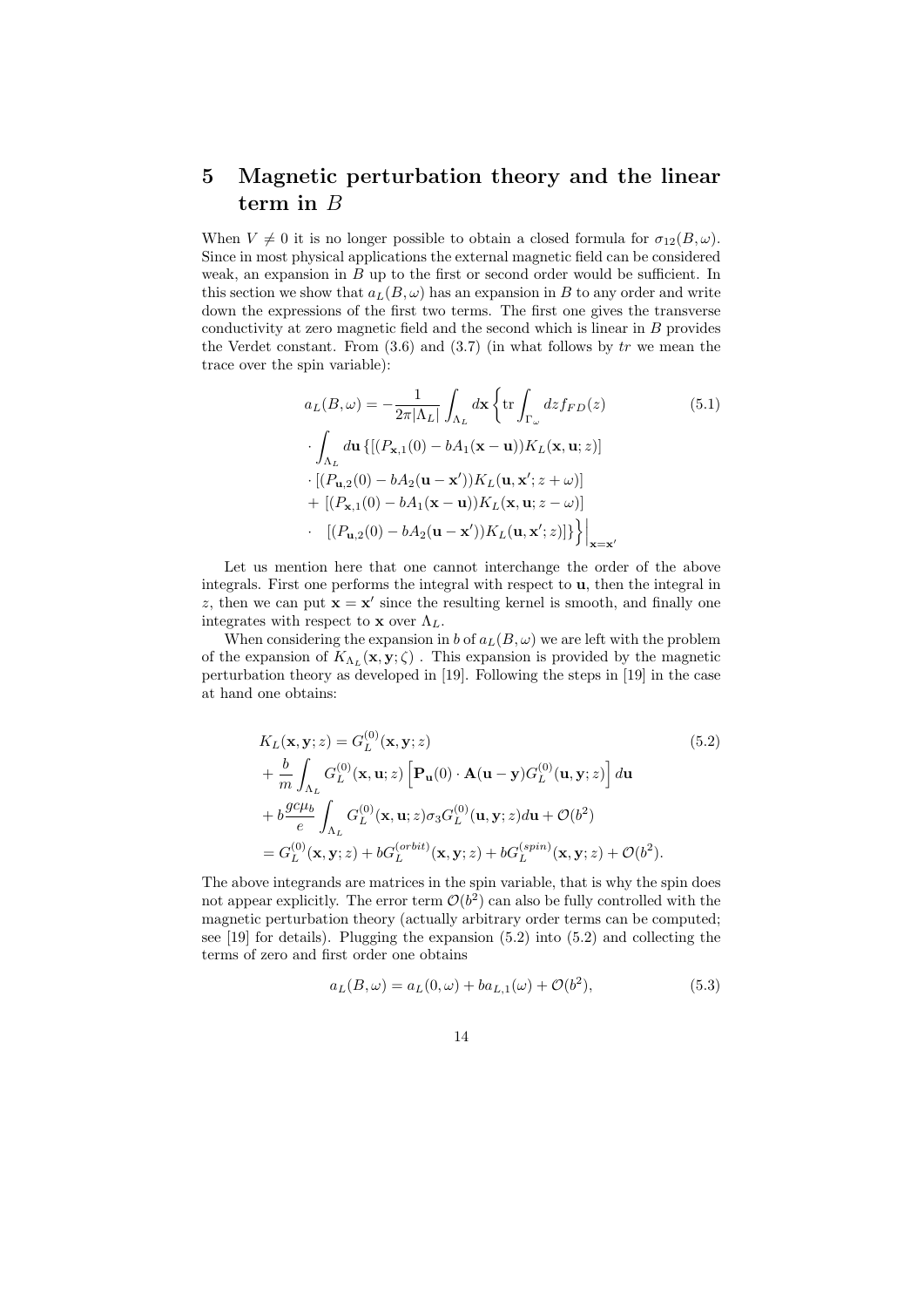where the zeroth order term is:

$$
a_L(0,\omega) = -\frac{1}{2\pi|\Lambda_L|} \int_{\Lambda_L} d\mathbf{x} \left\{ \text{tr} \int_{\Gamma_{\omega}} dz f_{FD}(z) \right. \qquad (5.4)
$$

$$
\left. \cdot \left\{ P_1(0) (H_L(0) - z)^{-1} P_2(0) (H_L(0) - z + \omega)^{-1} + (z \to z - \omega) \right\} \right\} \Big|_{\mathbf{x} = \mathbf{x}'} \,,
$$

while the first order correction reads as:

$$
a_{L,1}(\omega) = a_{L,1}^{orbit}(\omega) + a_{L,1}^{spin}(\omega),
$$
\n(5.5)

where

$$
a_{L,1}^{orbit}( \omega) = -\frac{1}{2\pi |\Lambda_L|} \int_{\Lambda_L} d\mathbf{x} \left\{ \text{tr} \int_{\Gamma_{\omega}} dz f_{FD}(z) \right.\n\left. \int_{\Lambda_L} d\mathbf{u} \left\{ -\left[ A_1(\mathbf{x} - \mathbf{u}) G_L^{(0)}(\mathbf{x}, \mathbf{u}; z) \right] \left[ P_{\mathbf{u},2}(0) G_L^{(0)}(\mathbf{u}, \mathbf{x}'; z + \omega) \right] \right.\n\left. -\left[ P_{\mathbf{x},1}(0) G_L^{(0)}(\mathbf{x}, \mathbf{u}; z) \right] \left[ A_2(\mathbf{u} - \mathbf{x}') G_L^{(0)}(\mathbf{u}, \mathbf{x}'; z + \omega) \right] \right.\n\left. + \left[ P_{\mathbf{x},1}(0) G_L^{(orbit)}(\mathbf{x}, \mathbf{u}; z) \right] \left[ P_{\mathbf{u},2}(0) G_L^{(0)}(\mathbf{u}, \mathbf{x}'; z + \omega) \right] \right.\n\left. + \left[ P_{\mathbf{x},1}(0) G_L^{(0)}(\mathbf{x}, \mathbf{u}; z) \right] \left[ P_{\mathbf{u},2}(0) G_L^{(orbit)}(\mathbf{u}, \mathbf{x}'; z + \omega) \right] \right.\n\left. + (z \to z - \omega) \right\} \right\} \Big|_{\mathbf{x} = \mathbf{x}'} ,
$$
\n
$$
a_{L,1}^{spin} (\omega) = -\frac{1}{2\pi |\Lambda_L|} \int_{\Lambda_L} d\mathbf{x} \left\{ \text{tr} \int_{\Gamma_{\omega}} dz f_{FD}(z) \right.\n\left. (5.7)
$$
\n
$$
\cdot \int_{\Lambda_L} d\mathbf{u} \left\{ \left[ P_{\mathbf{x},1}(0) G_L^{(spin)}(\mathbf{x}, \mathbf{u}; z) \right] \left[ P_{\mathbf{u},2}(0) G_L^{(0)}(\mathbf{u}, \mathbf{x}'; z + \omega) \right] \right.\n\left. + \left[ P_{\mathbf{x},1}(0) G_L^{(0)}(\mathbf{x}, \mathbf{u}; z) \right] \left[ P_{\mathbf{u},2}(0) G_L^{(spin)}(\mathbf{u}, \mathbf{x}'; z + \omega) \right] \right.\n\left. + (z
$$

Now consider the expression  $\mathbf{A}(\mathbf{x}-\mathbf{y})G_L^{(0)}(\mathbf{x}, \mathbf{y}; z)$  appearing in the formula for  $a_{L,1}(\omega)$ . Observing that it represents a commutator (see (3.3)) one has the identity

$$
\mathbf{A}(\mathbf{x} - \mathbf{y})G_L^{(0)}(\mathbf{x}, \mathbf{y}; z) = \left(\frac{1}{2}\mathbf{n}_3 \wedge (\mathbf{x} - \mathbf{y})\right)G_L^{(0)}(\mathbf{x}, \mathbf{y}; z)
$$

$$
= \left(\frac{1}{2}\mathbf{n}_3 \wedge \left[\mathbf{X}, \left(H_L(0) - z\right)^{-1}\right]\right)(\mathbf{x}, \mathbf{y})
$$

$$
= -\frac{i}{2m}\left\{\left(H_L(0) - z\right)^{-1}(\mathbf{n}_3 \wedge P)\left(H_L(0) - z\right)^{-1}\right\}(\mathbf{x}, \mathbf{y}),\tag{5.8}
$$

where  $X$  denotes the multiplication operator with  $x$ . By a straightforward (but somewhat tedious) computation one arrives at:

$$
a_{L,1}(\omega) = a_{L,1}^{orbit,1}(\omega) + a_{L,1}^{orbit,2}(\omega) + a_{L,1}^{spin}(\omega)
$$
\n(5.9)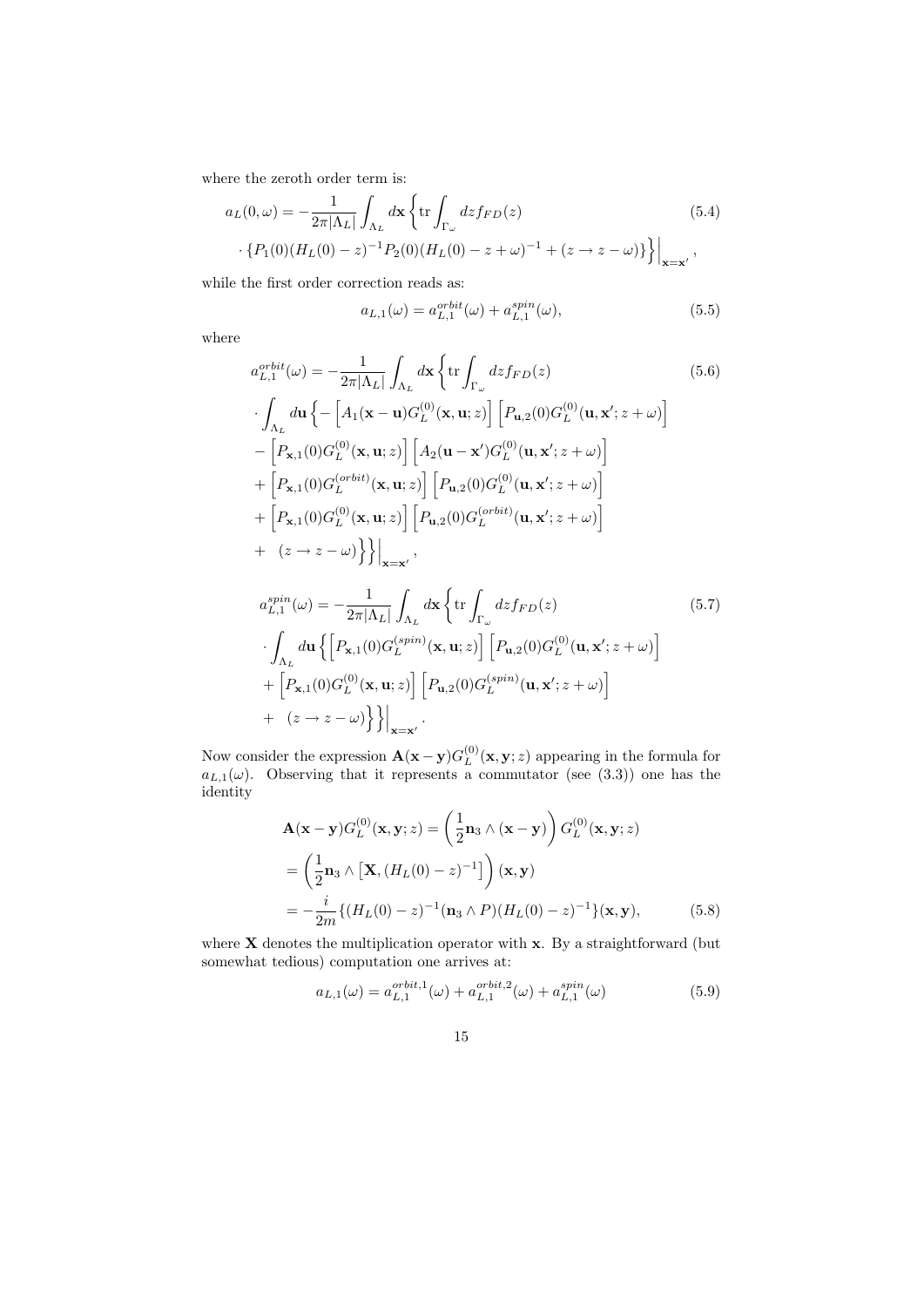where

$$
a_{L,1}^{orbit,1}(\omega) = \frac{i}{4m\pi\omega|\Lambda_L|} \int_{\Lambda_L} d\mathbf{x} \left\{ \text{tr} \int_{\Gamma_{\omega}} dz f_{FD}(z) \right.\n\left. \left[ \sum_{\alpha=1}^2 P_{\alpha}(0) (H_L(0) - z)^{-1} P_{\alpha}(0) (H_L(0) - z - \omega)^{-1} \right. \right. \\
\left. + \sum_{\alpha=1}^2 P_{\alpha}(0) (H_L(0) - z)^{-1} P_{\alpha}(0) (H_L(0) - z + \omega)^{-1} \right.\n\left. - \sum_{\alpha=1}^2 P_{\alpha}(0) (H_L(0) - z)^{-1} P_{\alpha}(0) (H_L(0) - z)^{-1} \right] \right\} (\mathbf{x}, \mathbf{x}),
$$
\n(5.10)

$$
a_{L,1}^{orbit,2}(\omega) = \frac{i}{4\pi m^2 |\Lambda_L|} \int_{\Lambda_L} d\mathbf{x} \left\{ \text{tr} \int_{\Gamma_{\omega}} dz f_{FD}(z) \right.\n\left. (5.11) \right.\n\cdot \left\{ -P_1(0)(H_L(0) - z)^{-1} P_1(0)(H_L(0) - z)^{-1} \right.\n\cdot P_2(0)(H_L(0) - z)^{-1} P_2(0)(H_L(0) - z - \omega)^{-1}\n+ P_1(0)(H_L(0) - z)^{-1} P_2(0)(H_L(0) - z)^{-1}\n\cdot P_1(0)(H_L(0) - z)^{-1} P_2(0)(H_L(0) - z - \omega)^{-1}\n- P_1(0)(H_L(0) - z + \omega)^{-1} P_1(0)(H_L(0) - z + \omega)^{-1}\n\cdot P_2(0)(H_L(0) - z + \omega)^{-1} P_2(0)(H_L(0) - z)^{-1}\n+ P_1(0)(H_L(0) - z + \omega)^{-1} P_2(0)(H_L(0) - z)^{-1}\n- P_1(0)(H_L(0) - z + \omega)^{-1} P_2(0)(H_L(0) - z)^{-1}\n- P_1(0)(H_L(0) - z)^{-1} P_2(0)(H_L(0) - z - \omega)^{-1}\n+ P_1(0)(H_L(0) - z - \omega)^{-1} P_2(0)(H_L(0) - z - \omega)^{-1}\n+ P_1(0)(H_L(0) - z - \omega)^{-1} P_2(0)(H_L(0) - z - \omega)^{-1}\n+ P_1(0)(H_L(0) - z + \omega)^{-1} P_2(0)(H_L(0) - z - \omega)^{-1}\n- P_1(0)(H_L(0) - z + \omega)^{-1} P_2(0)(H_L(0) - z - \omega)^{-1}\n- P_1(0)(H_L(0) - z + \omega)^{-1} P_2(0)(H_L(0) - z)^{-1}\n+ P_1(0)(H_L(0) - z)^{-1} P_2(0)(H_L(0) - z)^{-1}\n+ P_1(0)(H_L(0) - z)^{-1} P_2(0)(H_L(0) - z)^{-1}\n+ P_1(0)(H_L(0) - z)^{-1} P_2(0)(H_L(0) - z)^{-1}\
$$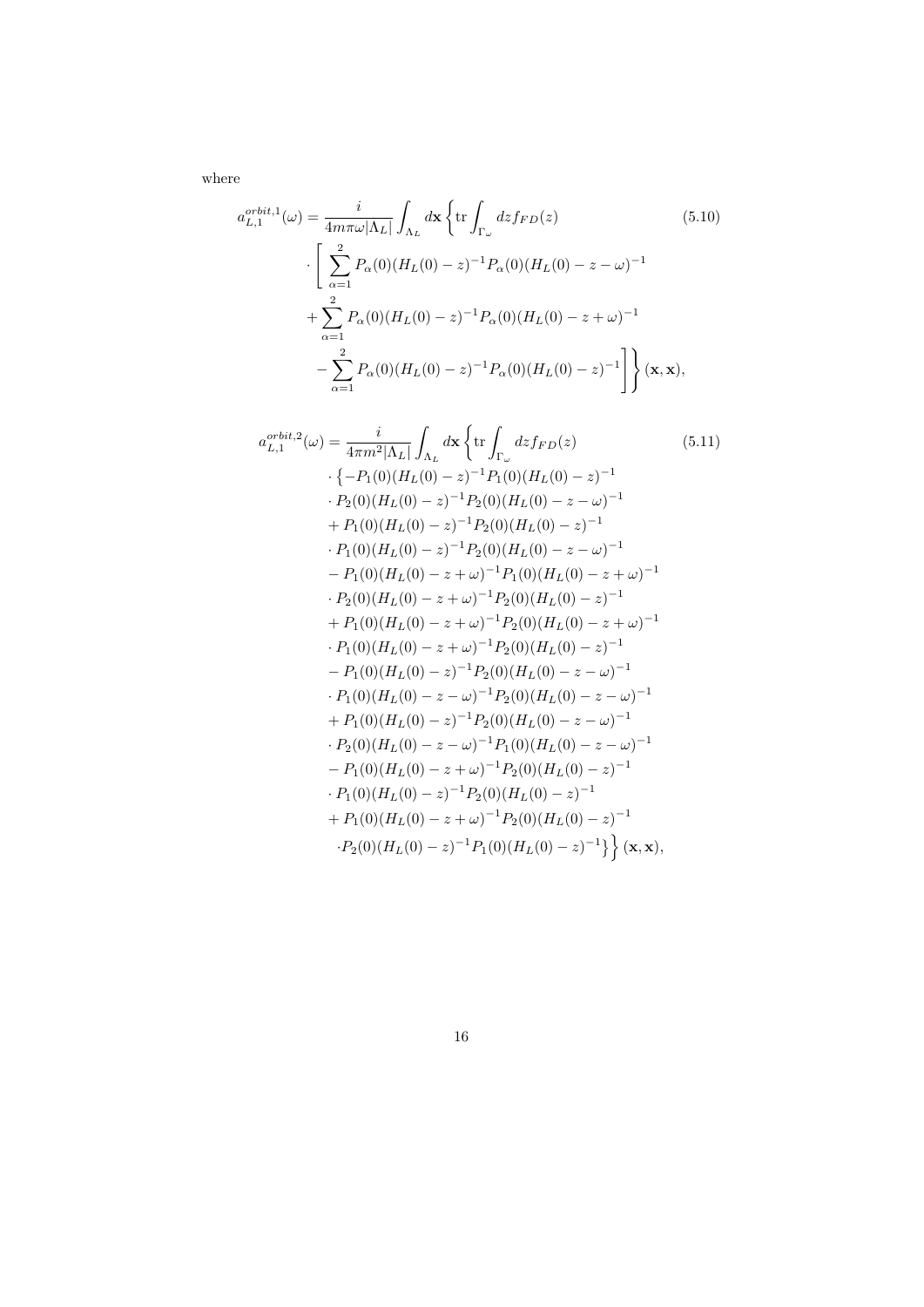$$
a_{L,1}^{spin}(\omega) = -\frac{g c \mu_b}{2e\pi |\Lambda_L|} \int_{\Lambda_L} d\mathbf{x} \left\{ \text{tr} \int_{\Gamma_{\omega}} dz f_{FD}(z) \right. \qquad (5.12)
$$
  
\n
$$
\cdot \left\{ \left[ P_1(0)(H_L(0) - z)^{-1} \sigma_3 (H_L(0) - z)^{-1} P_2(0)(H_L(0) - z - \omega)^{-1} \right] + \left[ P_1(0)(H_L(0) - z)^{-1} P_2(0)(H_L(0) - z - \omega)^{-1} \sigma_3 (H_L(0) - z - \omega)^{-1} \right] + \left[ P_1(0)(H_L(0) - z + \omega)^{-1} \sigma_3 (H_L(0) - z + \omega)^{-1} P_2(0)(H_L(0) - z)^{-1} \right] + \left[ P_1(0)(H_L(0) - z + \omega)^{-1} P_2(0)(H_L(0) - z)^{-1} \sigma_3 (H_L(0) - z)^{-1} \right] \right\} (\mathbf{x}, \mathbf{x}).
$$

# 6 The periodic case

Now consider the case when  $V$  is periodic. In this case, after taking the thermodynamic limit one can replace (see (3.8))  $\frac{1}{|\Lambda_L|} \int_{\Lambda_L}$  with  $\frac{1}{|\Omega|} \int_{\Omega}$  and rewrite (5.10)-(5.12) as integrals over the Brillouin zone

$$
a_{\infty,1}^{orbit,1}(\omega) = \frac{i}{4m\pi\omega|\Omega|} \int_{\Omega*} d\mathbf{k} \int_{\Omega} d\mathbf{x} \left\{ \text{tr} \int_{\Gamma_{\omega}} dz f_{FD}(z) \right. \qquad (6.1)
$$

$$
\cdot \sum_{\alpha=1}^{2} (p_{\alpha} + k_{\alpha})(h(\mathbf{k}) - z)^{-1} (p_{\alpha} + k_{\alpha})(h(\mathbf{k}) - z - \omega)^{-1}
$$

$$
+ \sum_{\alpha=1}^{2} (p_{\alpha} + k_{\alpha})(h(\mathbf{k}) - z)^{-1} (p_{\alpha} + k_{\alpha})(h(\mathbf{k}) - z + \omega)^{-1}
$$

$$
- \sum_{\alpha=1}^{2} (p_{\alpha} + k_{\alpha})(h(\mathbf{k}) - z)^{-1} P_{\alpha}(0)(h(\mathbf{k}) - z)^{-1} \right\} (\mathbf{x}, \mathbf{x}),
$$

17

and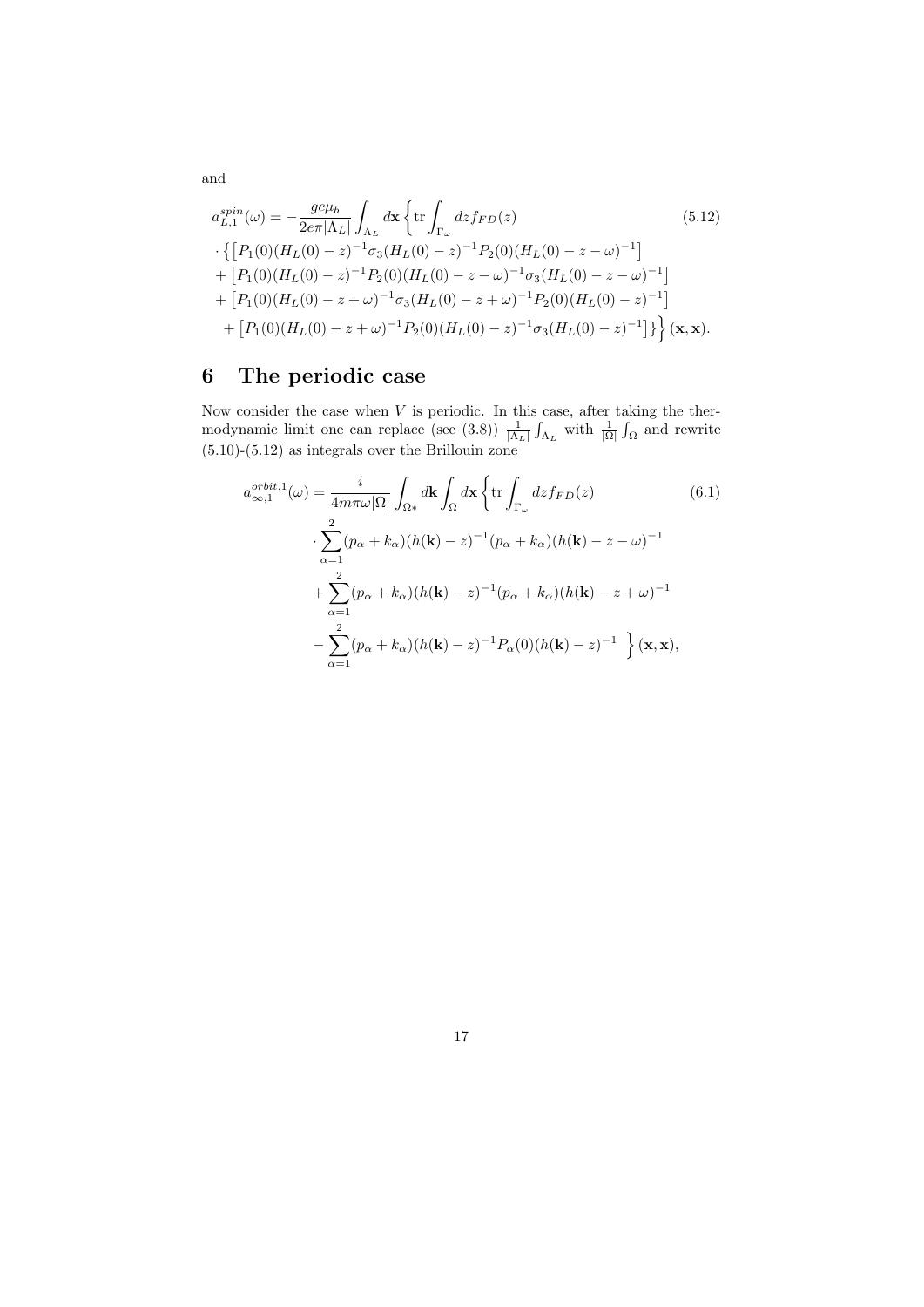$$
a_{\infty,1}^{orbit,2}(\omega) = \frac{i}{4\pi m^2 |\Omega|} \int_{\Omega*} d\mathbf{k} \int_{\Omega} d\mathbf{x} \left\{ \text{tr} \int_{\Gamma_{\omega}} dz f_{FD}(z) \right. \left. (6.2) \right. \left. \left. \left\{ -(p_1 + k_1)(h(\mathbf{k}) - z)^{-1}(p_1 + k_1)(h(\mathbf{k}) - z)^{-1} \right. \right. \left. (p_2 + k_2)(h(\mathbf{k}) - z)^{-1}(p_2 + k_2)(h(\mathbf{k}) - z - \omega)^{-1} \right. \right. \left. \left. (p_1 + k_1)(h(\mathbf{k}) - z)^{-1}(p_2 + k_2)(h(\mathbf{k}) - z)^{-1} \right. \left. (p_1 + k_1)(h(\mathbf{k}) - z)^{-1}(p_2 + k_2)(h(\mathbf{k}) - z - \omega)^{-1} \right. \left. \left. (p_1 + k_1)(h(\mathbf{k}) - z + \omega)^{-1}(p_1 + k_1)(h(\mathbf{k}) - z + \omega)^{-1} \right. \right. \left. (p_2 + k_2)(h(\mathbf{k}) - z + \omega)^{-1}(p_1 + k_1)(h(\mathbf{k}) - z + \omega)^{-1} \right. \left. \left. \left. (p_2 + k_2)(h(\mathbf{k}) - z + \omega)^{-1}(p_2 + k_2)(h(\mathbf{k}) - z)^{-1} \right. \right. \left. \left. (p_1 + k_1)(h(\mathbf{k}) - z + \omega)^{-1}(p_2 + k_2)(h(\mathbf{k}) - z - \omega)^{-1} \right. \right. \left. (p_1 + k_1)(h(\mathbf{k}) - z)^{-1}(p_2 + k_2)(h(\mathbf{k}) - z - \omega)^{-1} \right. \left. (p_1 + k_1)(h(\mathbf{k}) - z - \omega)^{-1}(p_2 + k_2)(h(\mathbf{k}) - z - \omega)^{-1} \right. \left. \left. (p_1 + k_1)(h(\mathbf{k}) - z - \omega)^{-1}(p_2 + k_2)(h(\mathbf{k}) - z - \omega)^{-1} \right. \left. (p_2 + k_2)(h(\mathbf{k}) - z - \omega)^{-1}(p_1 + k_1)(h(\mathbf{k}) - z - \omega)^{-1} \right. \left. (p_1 + k_1)(
$$

and

$$
a_{\infty,1}^{spin}(\omega) = -\frac{gc\mu_b}{2e\pi|\Omega|} \int_{\Omega*} d\mathbf{k} \int_{\Omega} d\mathbf{x} \left\{ \text{tr} \int_{\Gamma_{\omega}} dz f_{FD}(z) \right. \qquad (6.3)
$$
  
\n
$$
\cdot \left\{ \left[ (p_1 + k_1)(h(\mathbf{k}) - z)^{-1} \sigma_3(h(\mathbf{k}) - z)^{-1} (p_2 + k_2)(h(\mathbf{k}) - z - \omega)^{-1} \right] + \left[ (p_1 + k_1)(h(\mathbf{k}) - z)^{-1} (p_2 + k_2)(h(\mathbf{k}) - z - \omega)^{-1} \sigma_3(h(\mathbf{k}) - z - \omega)^{-1} \right] + \left[ (p_1 + k_1)(h(\mathbf{k}) - z + \omega)^{-1} \sigma_3(h(\mathbf{k}) - z + \omega)^{-1} (p_2 + k_2)(h(\mathbf{k}) - z)^{-1} \right] + \left[ (p_1 + k_1)(h(\mathbf{k}) - z + \omega)^{-1} (p_2 + k_2)(h(\mathbf{k}) - z)^{-1} \sigma_3(h(\mathbf{k}) - z)^{-1} \right] \right\} \left\{ (\mathbf{x}, \mathbf{x}).
$$

Finally, for the convenience of the reader only interested in applying the theory to the case when one assumes that the Bloch bands and functions are known (as for example from Kohn-Luttinger type models), we write (6.1)-(6.3) in terms of Bloch functions and energies. The important thing here is that no derivatives with respect to the quasimomentum appear. With the usual notation (here  $\langle,\rangle$  denotes the scalar product over the spin variables):

$$
\hat{\pi}_{ij}(\alpha, \mathbf{k}) = \int_{\Omega} \langle u_i(\mathbf{x}, \mathbf{k}), (p_\alpha + \mathbf{k}_\alpha) u_j(\mathbf{x}, \mathbf{k}) \rangle d\mathbf{x},\tag{6.4}
$$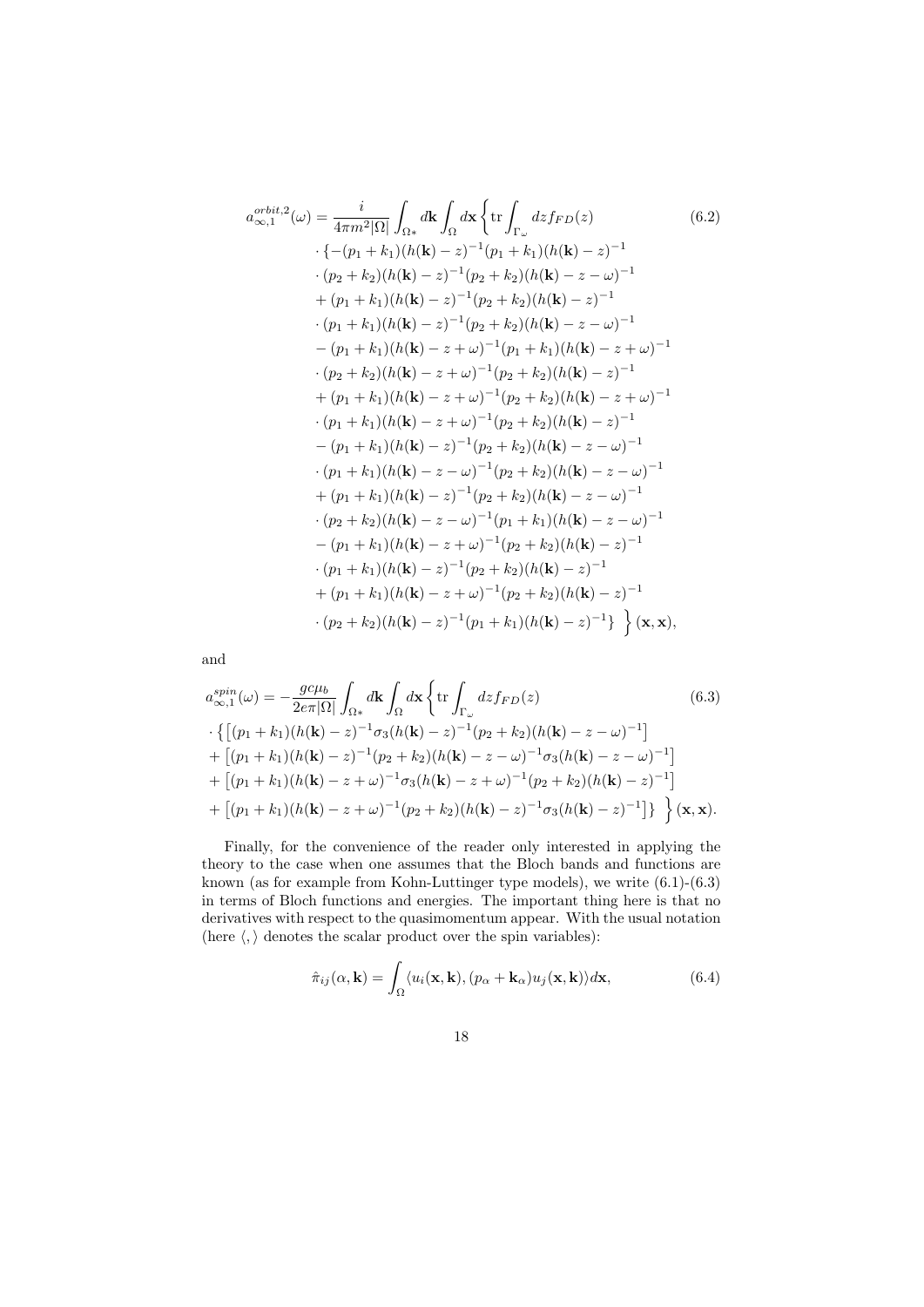and after some rearrangements, the terms coming from the orbital magnetism are:

$$
a_{\infty,1}^{orbit,1}(\omega) = \frac{1}{2m\omega(2\pi)^3} \sum_{\alpha=1}^2 \int_{\Omega^*} d\mathbf{k} \left\{ \sum_{j\geq 1} |\hat{\pi}_{jj}(\alpha, \mathbf{k})|^2 f'_{FD}(\lambda_j(\mathbf{k})) - \omega^2 \sum_{j\neq l} |\hat{\pi}_{lj}(\alpha, \mathbf{k})|^2 \frac{f_{FD}(\lambda_j(\mathbf{k})) - f_{FD}(\lambda_l(\mathbf{k}))}{[(\lambda_j(\mathbf{k}) - \lambda_l(\mathbf{k}))^2 - \omega^2](\lambda_j(\mathbf{k}) - \lambda_l(\mathbf{k}))} \right\},
$$
(6.5)

$$
a_{\infty,1}^{orbit,2}(\omega) = \frac{1}{2m^2(2\pi)^3} \int_{\Omega^*} d\mathbf{k} \sum_{n_1,n_2,n_3,n_4 \ge 1} \frac{1}{2\pi i} \int_{\Gamma_{\omega}} dz f_{FD}(z) \qquad (6.6)
$$

$$
\begin{cases} \frac{\hat{\pi}_{n_4n_1}(1,\mathbf{k})\hat{\pi}_{n_1n_2}(1,\mathbf{k})\hat{\pi}_{n_2n_3}(2,\mathbf{k})\hat{\pi}_{n_3n_4}(2,\mathbf{k})}{(z-\lambda_{n_1}(\mathbf{k}))(z-\lambda_{n_2}(\mathbf{k}))(z-\lambda_{n_3}(\mathbf{k}))(z+\omega-\lambda_{n_4}(\mathbf{k}))} \\ - \frac{\hat{\pi}_{n_4n_1}(1,\mathbf{k})\hat{\pi}_{n_1n_2}(2,\mathbf{k})\hat{\pi}_{n_2n_3}(1,\mathbf{k})\hat{\pi}_{n_3n_4}(2,\mathbf{k})}{(z-\lambda_{n_1}(\mathbf{k}))(z-\lambda_{n_2}(\mathbf{k}))(z-\lambda_{n_3}(\mathbf{k}))(z+\omega-\lambda_{n_4}(\mathbf{k}))} \\ + \frac{\hat{\pi}_{n_4n_1}(1,\mathbf{k})\hat{\pi}_{n_1n_2}(1,\mathbf{k})\hat{\pi}_{n_2n_3}(2,\mathbf{k})\hat{\pi}_{n_3n_4}(2,\mathbf{k})}{(z-\omega-\lambda_{n_1}(\mathbf{k}))(z-\omega-\lambda_{n_2}(\mathbf{k}))(z-\omega-\lambda_{n_3}(\mathbf{k}))(z-\lambda_{n_4}(\mathbf{k}))} \\ - \frac{\hat{\pi}_{n_4n_1}(1,\mathbf{k})\hat{\pi}_{n_1n_2}(2,\mathbf{k})\hat{\pi}_{n_2n_3}(1,\mathbf{k})\hat{\pi}_{n_3n_4}(2,\mathbf{k})}{(z-\omega-\lambda_{n_1}(\mathbf{k}))(z-\omega-\lambda_{n_2}(\mathbf{k}))(z-\omega-\lambda_{n_3}(\mathbf{k}))(z-\lambda_{n_4}(\mathbf{k}))} \\ + \frac{\hat{\pi}_{n_4n_1}(1,\mathbf{k})\hat{\pi}_{n_1n_2}(2,\mathbf{k})\hat{\pi}_{n_2n_3}(1,\mathbf{k})\hat{\pi}_{n_3n_4}(2,\mathbf{k})}{(z-\lambda_{n_1}(\mathbf{k}))(z+\omega-\lambda
$$

As for the spin contribution, with the notation

$$
\hat{s}_{ij}(\mathbf{k}) := \int_{\Omega} \langle u_i(\mathbf{x}, \mathbf{k}), \sigma_3 u_j(\mathbf{x}, \mathbf{k}) \rangle d\mathbf{x},\tag{6.7}
$$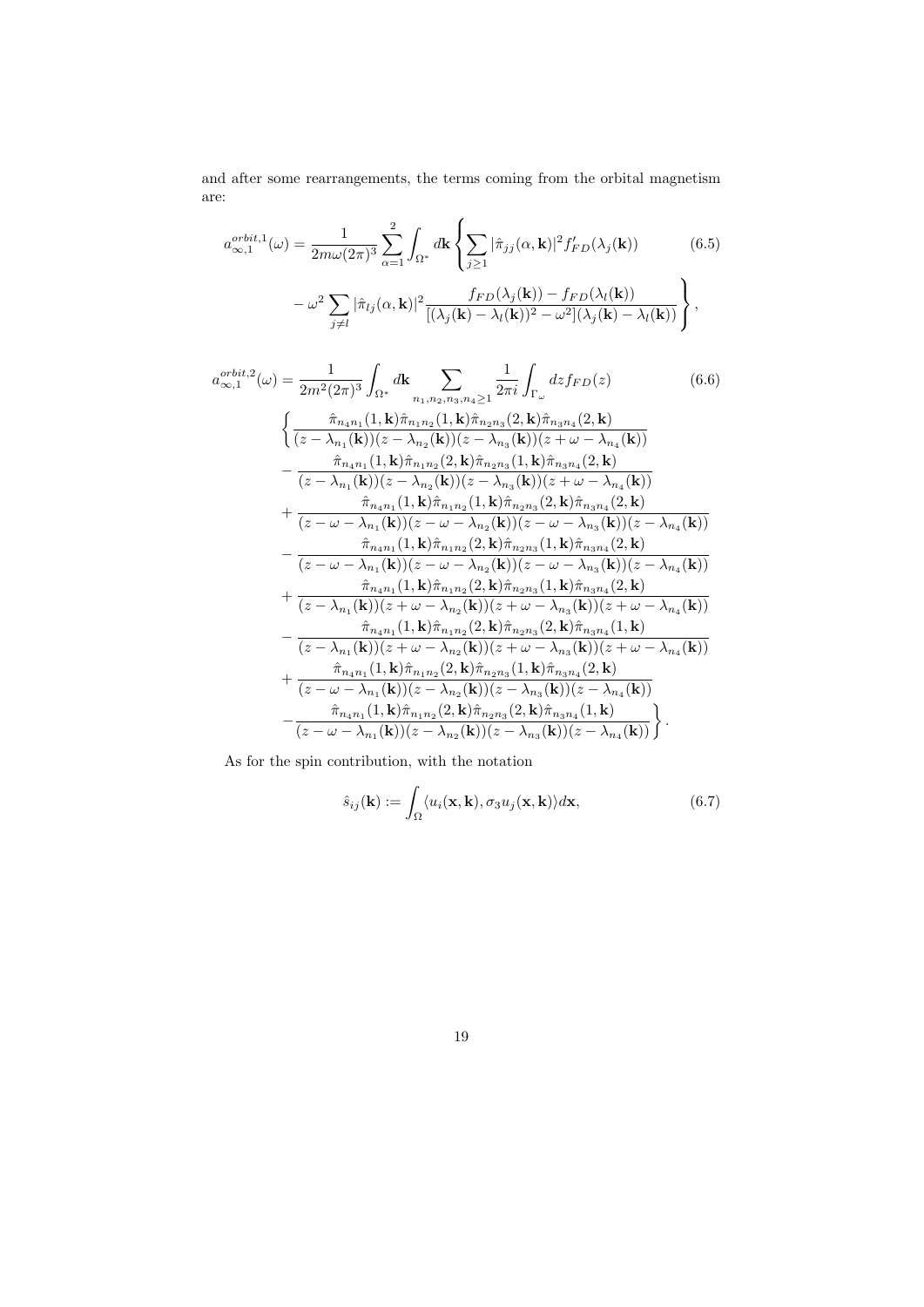one has:

$$
a_{\infty,1}^{spin}(\omega) = -\frac{gc\mu_b}{(2\pi)^4 e} \int_{\Omega^*} d\mathbf{k} \sum_{n_1, n_2, n_3 \ge 1} \frac{1}{2\pi i} \int_{\Gamma_{\omega}} dz f_{FD}(z) \qquad (6.8)
$$

$$
\begin{cases} \frac{\hat{\pi}_{n_1 n_2}(1, \mathbf{k}) \hat{s}_{n_2 n_3}(\mathbf{k}) \hat{\pi}_{n_3 n_1}(2, \mathbf{k})}{(\lambda_{n_2}(\mathbf{k}) - z)(\lambda_{n_3}(\mathbf{k}) - z)(\lambda_{n_1}(\mathbf{k}) - z - \omega)} \end{cases}
$$

$$
+ \frac{\hat{\pi}_{n_1 n_2}(1, \mathbf{k}) \hat{\pi}_{n_2 n_3}(2, \mathbf{k}) \hat{s}_{n_3 n_1}(\mathbf{k})}{(\lambda_{n_2}(\mathbf{k}) - z)(\lambda_{n_3}(\mathbf{k}) - z - \omega)(\lambda_{n_1}(\mathbf{k}) - z - \omega)} \qquad + \frac{\hat{\pi}_{n_1 n_2}(1, \mathbf{k}) \hat{s}_{n_2 n_3}(\mathbf{k}) \hat{\pi}_{n_3 n_1}(2, \mathbf{k})}{(\lambda_{n_2}(\mathbf{k}) - z + \omega)(\lambda_{n_3}(\mathbf{k}) - z + \omega)(\lambda_{n_1}(\mathbf{k}) - z)} \qquad + \frac{\hat{\pi}_{n_1 n_2}(1, \mathbf{k}) \hat{\pi}_{n_2 n_3}(2, \mathbf{k}) \hat{s}_{n_3 n_1}(\mathbf{k})}{(\lambda_{n_2}(\mathbf{k}) - z + \omega)(\lambda_{n_3}(\mathbf{k}) - z)(\lambda_{n_1}(\mathbf{k}) - z)} \end{cases}.
$$
(6.8)

### 7 Conclusions

We presented in the present paper a method which shed new light on the quantum dynamics/optical response in bulk media in the presence of a constant magnetic field. We applied the gauge invariant magnetic perturbation theory and gave a clear and very general way of dealing with long range magnetic perturbations.

Equations  $(5.9)-(5.12)$  and  $(6.4)-(6.8)$  contain our main result concerning the Verdet constant and the Faraday effect: it gives the linear term in  $B$  of the transverse conductivity in terms of the zero magnetic field Green function. They open the way of using the recently developed Green function techniques for the calculation of optical and magneto-optical properties of solids, to the case when an external magnetic field is present. Our method can be applied to ordered, as well as to random systems (with the appropriate average over configurations). Of course, in the last case one has to assume ergodicity properties in order to insure convergence of results in the thermodynamic limit. Layers or other geometries can also be considered.

There are many subtle and difficult mathematical questions left aside in this paper, as those related to the thermodynamic limit, the convergence of infinite series over Bloch bands, the low frequency limit and the connection with the integer quantum Hall effect. Another open problem is to consider self-interacting electrons and investigate excitonic effects on the Faraday effect. These questions will be addressed elsewhere.

Our results are not only theoretical. In a future publication we will use the residue theorem in equations (6.4)-(6.8) to calculate the Verdet constant for various finite band models, and compare our results with the existing experimental data. Moreover, our results will be shown to imply those of Roth [1] and Nedoluha [14].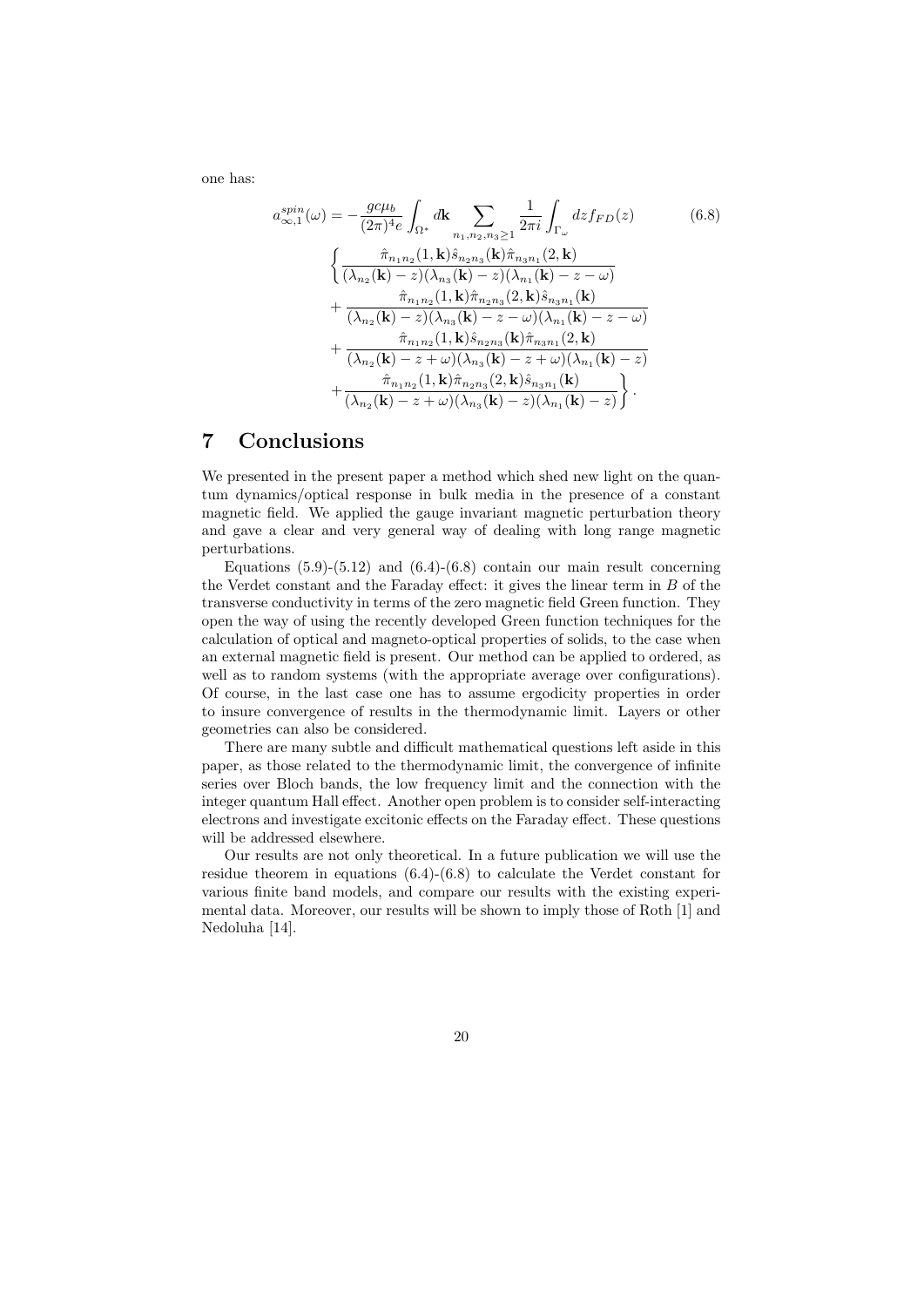## 8 Acknowledgments

This paper has been written at the Department of Mathematical Sciences, Aalborg University. G.N. kindly thanks the Department for invitation and financial support.

H.C. acknowledges support from the Statens Naturvidenskabelige Forskningsråd grant Topics in Rigorous Mathematical Physics, and partial support through the European Union's IHP network Analysis & Quantum HPRN-CT-2002-00277.

## References

- [1] L.M. Roth, Phys. Rev. 133, A542 (1964).
- [2] H.J. Jimenez-Gonzales, R.L. Aggarwal and G. Favrot, Phys. Rev. B 49, 4571 (1993).
- [3] A.P. Roth and E. Fortin, Phys. Rev. B 18, 4200 (1978).
- [4] C.R. Pidgeon and R.N. Brown, Phys. Rev. 146, 575 (1966).
- [5] T.G. Pedersen, Phys. Rev. B 68, 245104 (2003).
- [6] A. Perlov, S. Chadov and H. Ebert, Phys . Rev. B 68,245112 (2003).
- [7] T. Huhne and H. Ebert, Phys . Rev. B **60**, 12982 (1999).
- [8] J. Banhart, Phys. Rev. Letters **82**, 2139 (1999).
- [9] W.H. Butler, Phys . Rev. B 31, 3260 (1985).
- [10] E.H. Sondheimer and A.H. Wilson, Proc. Roy. Soc. (London) A210, 173 (1951).
- [11] J. Schwinger, Phys. Rev. **82**, 664 (1951).
- [12] R.E. Peierls, Z. Physik 80, 763 (1933).
- [13] J.M. Luttinger, Phys. Rev. **84**, 814 (1951).
- [14] A. Nedoluha, Phys. Rev. **139**, A1489 (1965).
- [15] H.D. Cornean and G. Nenciu, Commun. Math. Phys. **198**, 671 (1998).
- [16] H.D. Cornean, Commun. Math. Phys. **202**, 1 (2000).
- [17] G. Nenciu, J. Math. Phys. 43, 1273 (2002).
- [18] J.M. Combes and L. Thomas, Commun. Math. Phys. **34**, 251 (1973).
- [19] G. Nenciu, Rev. Mod. Phys. 63, 91 (1991).
	- 21